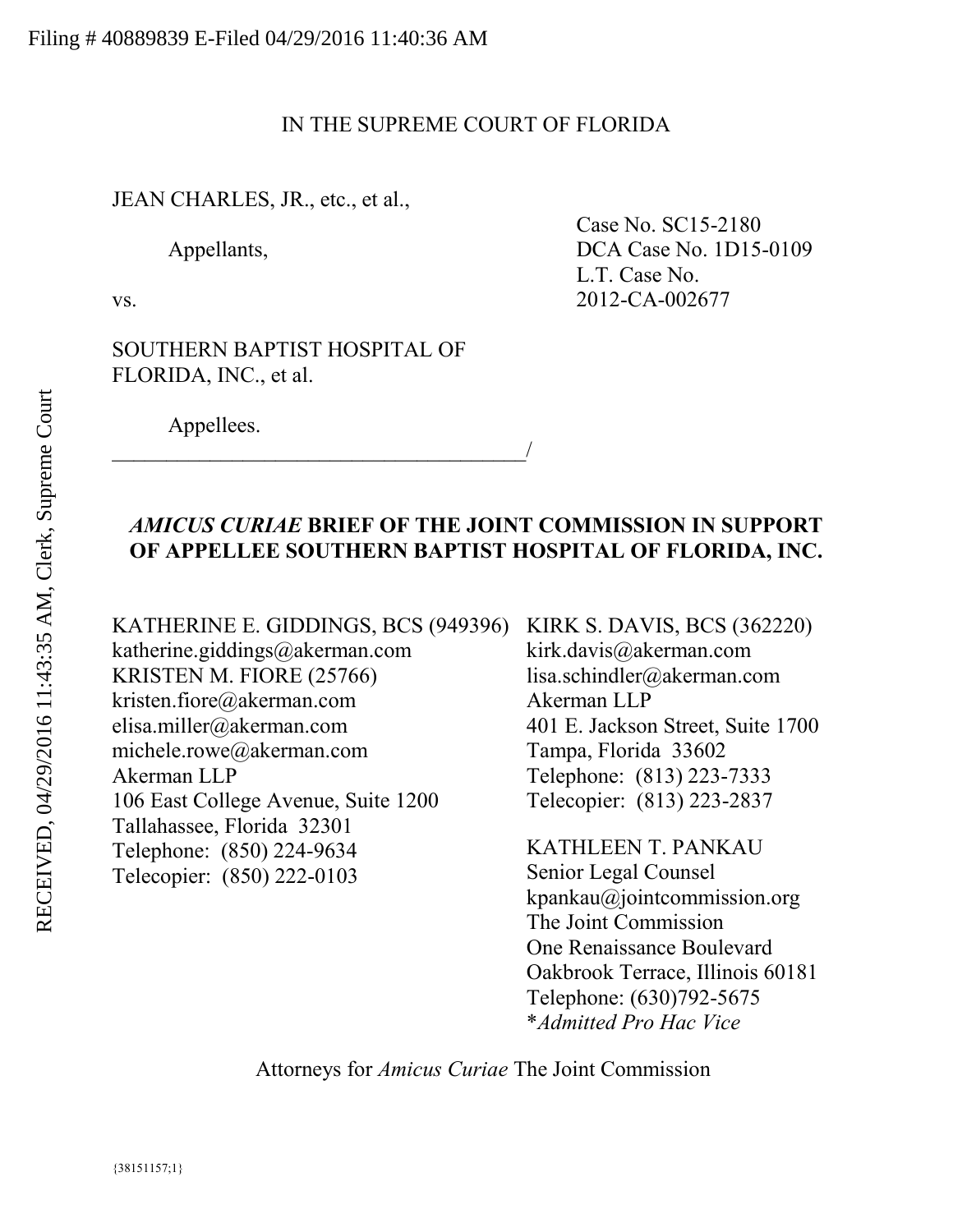# **TABLE OF CONTENTS**

| $\mathbf{L}$ | THE JOINT COMMISSION HAS UNIQUE INSIGHT INTO<br>THE PATIENT SAFETY ACT GIVEN ITS EXTENSIVE<br>INVOLVEMENT IN ITS DEVELOPMENT-AND THE ACT                                           |  |
|--------------|------------------------------------------------------------------------------------------------------------------------------------------------------------------------------------|--|
| II.          | JOINT COMMISSION ACCREDITATION STANDARDS<br>DO NOT PREEMPT THE CONFIDENTIALITY AND<br>PRIVILEGE OF PATIENT SAFETY WORK PRODUCT  11                                                 |  |
| III.         | THE PATIENT SAFETY ACT ALLOWS PATIENT SAFETY<br>WORK PRODUCT TO CONTAIN INFORMATION<br>REQUIRED FOR OTHER OBLIGATIONS AND PROVIDES<br>A MECHANISM FOR MEETING THOSE OBLIGATIONS 19 |  |
|              |                                                                                                                                                                                    |  |
|              |                                                                                                                                                                                    |  |
|              |                                                                                                                                                                                    |  |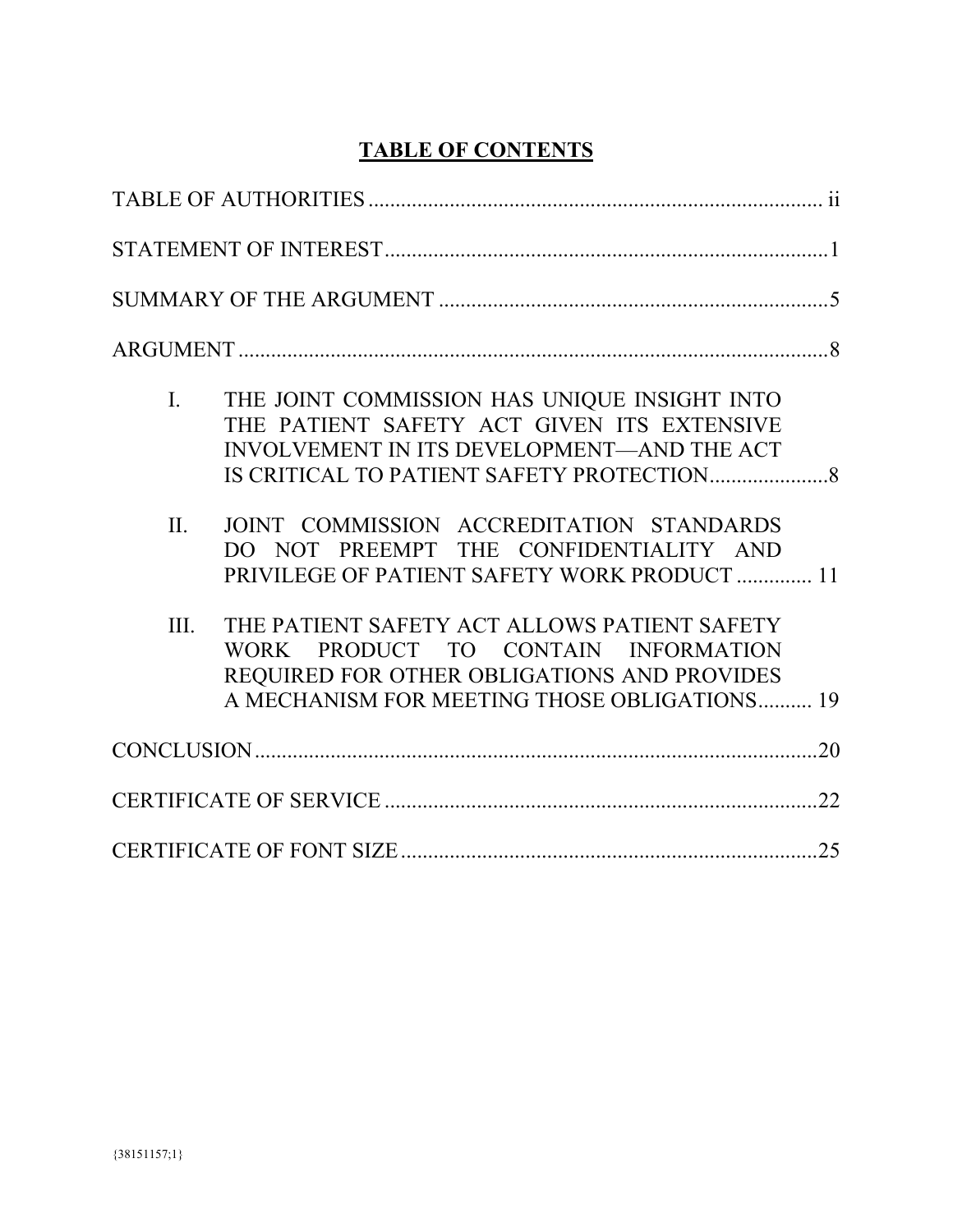# **TABLE OF AUTHORITIES**

| <b>Cases</b>                                                                    | Page |
|---------------------------------------------------------------------------------|------|
| Bayfront Med. Ctr., Inc. v. Fla. Agency for Healthcare Admin.,                  |      |
|                                                                                 |      |
|                                                                                 |      |
| Fla. Eye Clinic, P.A. v. Gmach, 14 So. 3d 1044 (Fla. 5th DCA 2009)18            |      |
| Southern Baptist Hosp. of Fla. v. Charles, 178 So. 3d 102 (Fla. 1st DCA 2015)11 |      |
|                                                                                 |      |
| <b>Florida Statutes &amp; Federal Code Provisions</b>                           |      |
|                                                                                 |      |
|                                                                                 |      |
|                                                                                 |      |
|                                                                                 |      |
|                                                                                 |      |
|                                                                                 |      |
|                                                                                 |      |
|                                                                                 |      |
|                                                                                 |      |
|                                                                                 |      |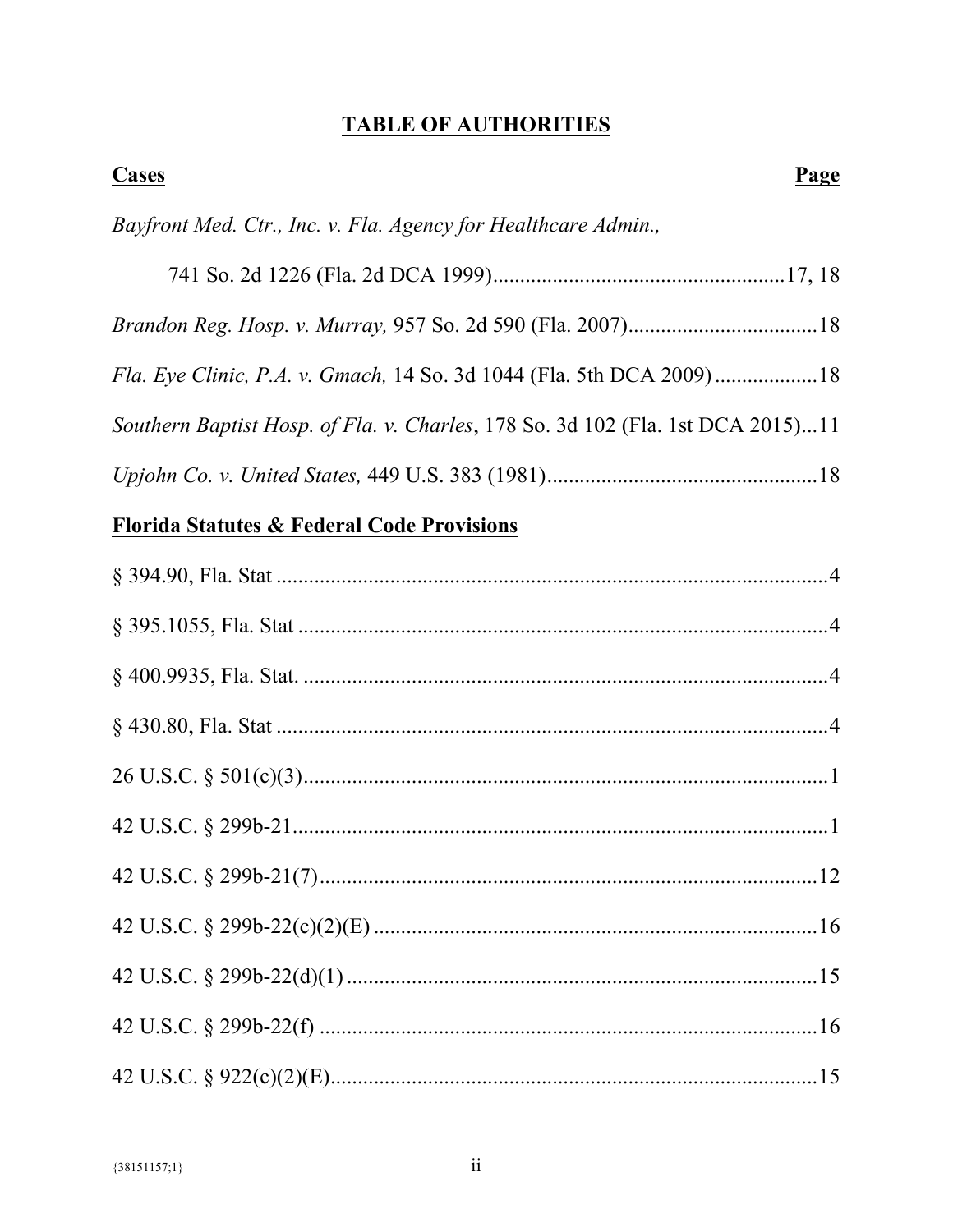# **Rules and Regulations**

| <b>Other Authorities</b>                                                  |  |
|---------------------------------------------------------------------------|--|
|                                                                           |  |
| Kelly Devers, et al., What is Driving Hospitals' Patient-Safety Efforts?  |  |
|                                                                           |  |
| Jens Rasmussen, Annelise M. Pejtersen, L.P. Goodstein, Cognitive Systems  |  |
|                                                                           |  |
| The Joint Comm'n, Comprehensive Accreditation Man. for Hosps.,            |  |
|                                                                           |  |
|                                                                           |  |
| World Health Organization, Health Topics, Patient Safety,                 |  |
|                                                                           |  |
| U.S. Dep't of Health and Human Servs., Agency for Healthcare Research and |  |
| Quality, Patient Safety Primers, Root Cause Analyses,                     |  |
|                                                                           |  |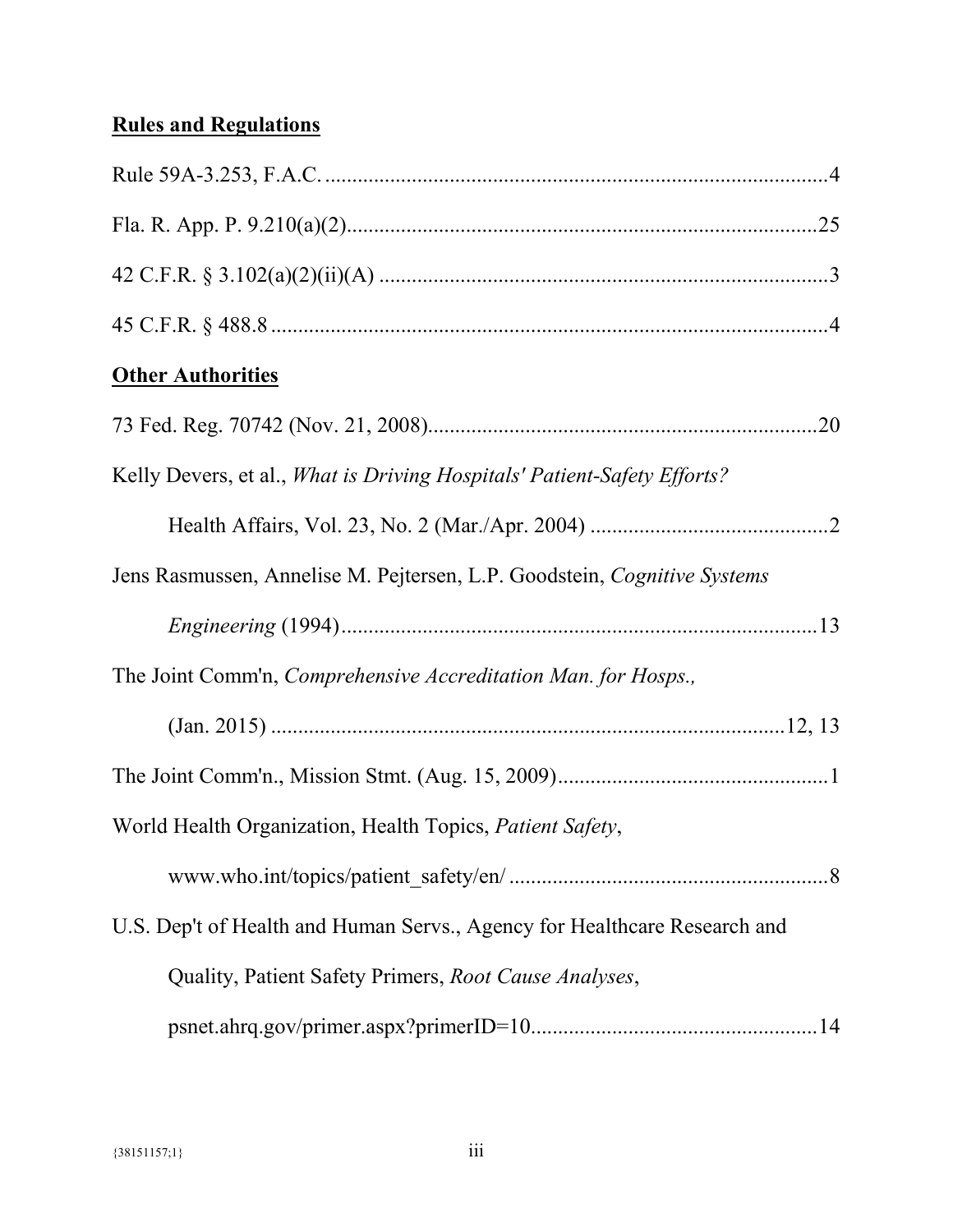#### **STATEMENT OF INTEREST**

*Amicus Curiae*, The Joint Commission on the Accreditation of Healthcare Organizations ("**The Joint Commission**") files this *Amicus Curiae* Brief in support of Appellee, Southern Baptist Hospital of Florida, Inc. ("**Baptist**"). The Joint Commission is a not-for-profit, 26 U.S.C.  $\S$  501(c)(3) tax exempt corporation, which evaluates, accredits, and certifies nearly 20,500 health care organizations and programs in the United States, including Baptist's programs. Founded in 1951, it is the nation's oldest and largest standards-setting and accrediting body in the healthcare field.

The purpose of accreditation is "[t]o continuously improve health care for the public…by evaluating health care organizations [such as Baptist] and inspiring them to excel in providing safe and effective care of the highest quality and value." The Joint Comm'n., Mission Stmt. (Aug. 15, 2009).<sup>1</sup> The standards adopted by The Joint Commission are implemented voluntarily by their participating organizations. They are aspirational and intended to set a threshold for patient safety but not to limit new and innovative approaches like those made possible by the Patient Safety and Quality Improvement Act of 2005, 42 U.S.C. § 299b-21, *et. seq*. ("**Patient Safety Act**").

<sup>&</sup>lt;sup>1</sup> Available at www.jointcommission.org/assets/1/18/Mission\_Statement\_8\_09.pdf.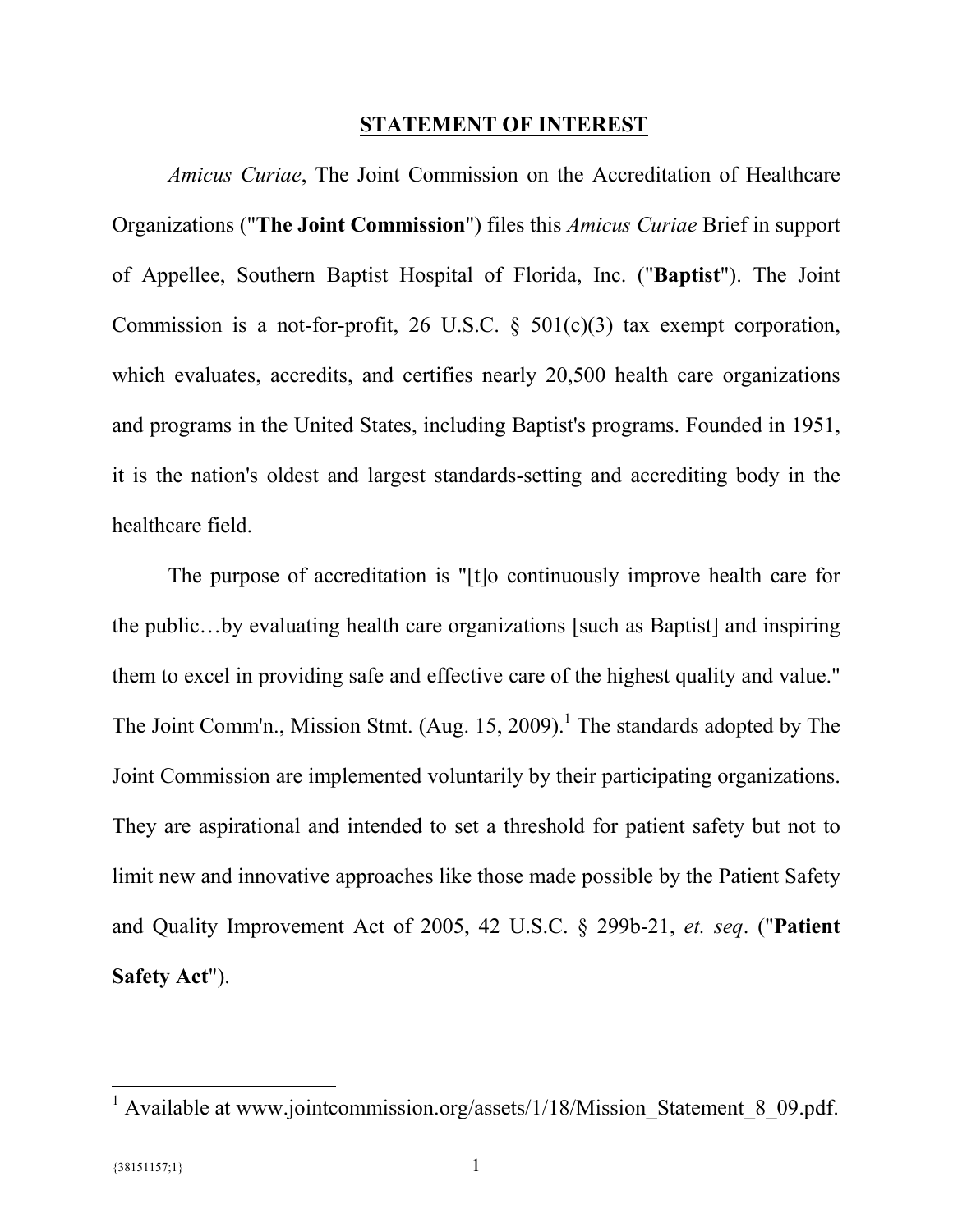The Joint Commission is governed by a 32 member Board of Commissioners that includes physicians, nurses, healthcare administrators, quality experts, and business leaders, among others. Corporate members include: The American College of Physicians; The American College of Surgeons; The American Dental Association; The American Hospital Association; and The American Medical Association.

The Joint Commission's mission is to continuously improve health care for the public, in collaboration with other stakeholders, by evaluating health care organizations and inspiring them to excel in providing safe and effective care of the highest quality and value. It has long been concerned with the need to improve the level of safe and effective patient care in the United States, and has been at the forefront of driving needed patient safety initiatives. *See* Kelly Devers, et al., *What is Driving Hospitals' Patient-Safety Efforts?* Health Affairs, Vol. 23, No. 2 (Mar./Apr. 2004). However, The Joint Commission is well aware that its activities alone cannot fully support healthcare organizations to deliver safe and effective care of the highest quality and value without the involvement of other stakeholders—which is why it is so vitally important that one of those stakeholders, patient safety organizations ("**PSOs**"), successfully perform what Congress intended PSO's to accomplish.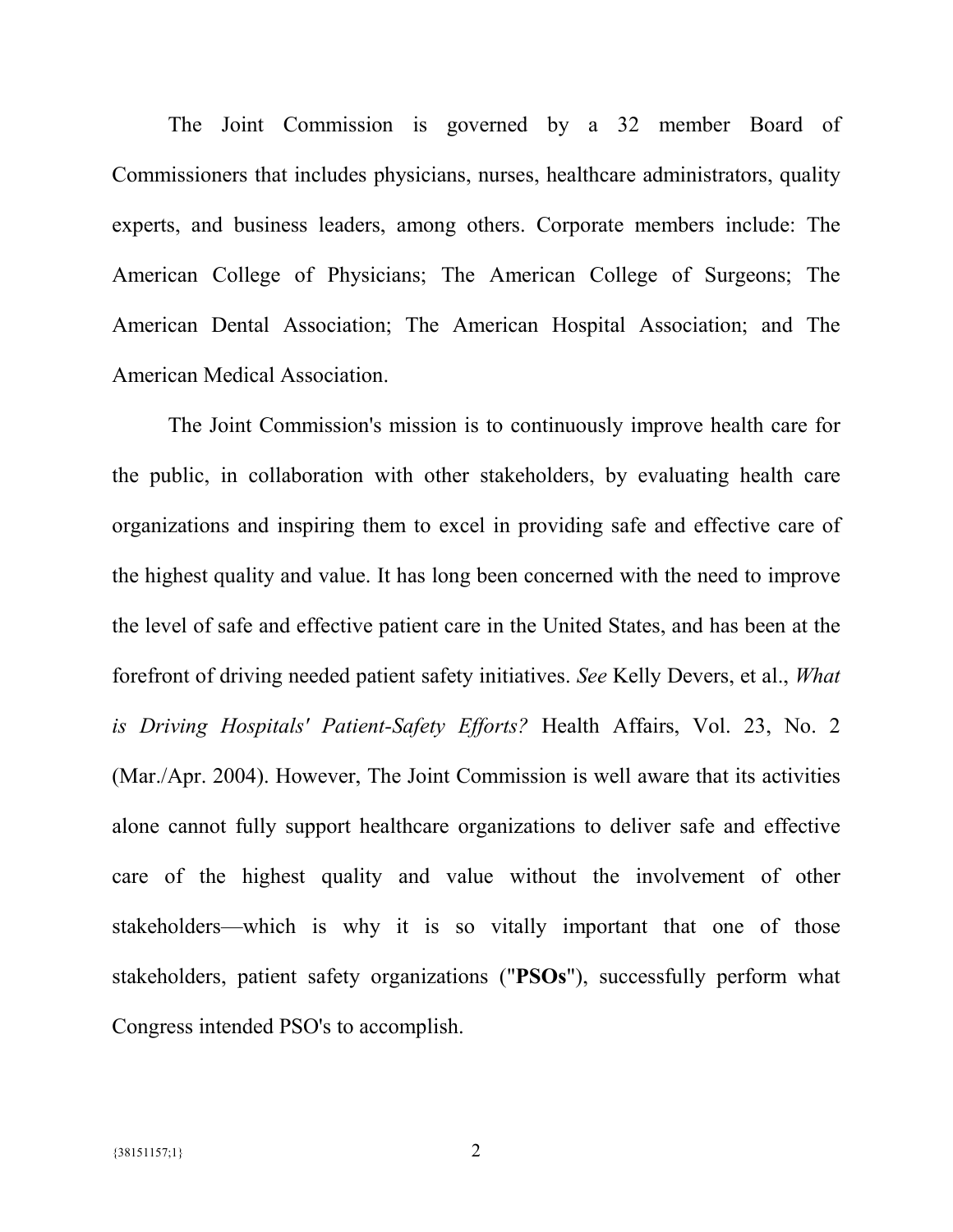Despite The Joint Commission's focus on promoting quality improvement and patient safety, its accreditation activity precludes it from becoming a certified patient safety organization under the Patient Safety Act.<sup>2</sup> Certain entities may not seek listing as a PSO, including "[a]n entity that accredits or licenses health care providers." 42 C.F.R.  $\S$  3.102(a)(2)(ii)(A). Therefore, The Joint Commission has no direct corporate interest in this matter. The Joint Commission's only interests in submitting this brief are to: (**1**) assist this Court; (**2**) support the confidentiality and privilege of "patient safety work product" ("**PSWP**"); (**3**) further patient safety enhancing efforts; (**4**) and hasten the introduction of evidenced-based solutions for some of the more vexing and recurring adverse patient safety events.

The Joint Commission goes beyond accreditation to help organizations improve patient healthcare. It is also a healthcare quality and patient safety improvement organization, along with its affiliates, Joint Commission Resources and the Center for Transforming Healthcare. The ultimate purpose of The Joint Commission's accreditation process is to enhance quality of care and patient safety, and it provides numerous resources to help accredited organizations meet accreditation requirements. Joint Commission Resources provides consultation and education to healthcare organizations on quality and patient safety issues. The

<sup>2</sup> Under the Patient Safety Act, The Joint Commission's affiliates can obtain certification as "component patient safety organizations" so long as certain firewall protections are established between accreditation and PSO activities. The Joint Commission has no component PSO at this time.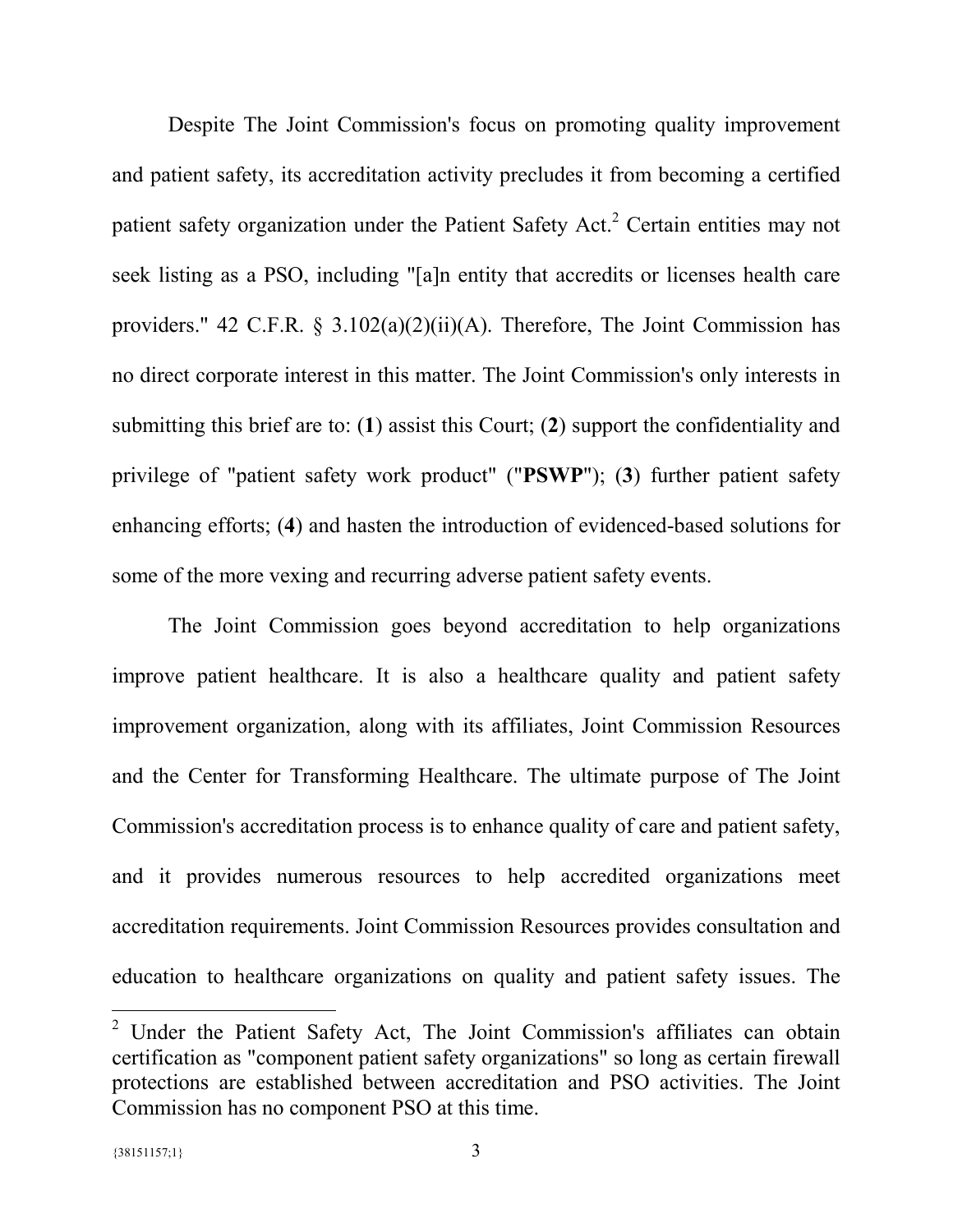Center for Transforming Healthcare's mission is to transform healthcare into a "high reliability" industry by developing highly effective durable solutions to healthcare's most critical safety and quality problems and by disseminating solutions widely and facilitating their adoption.

Upon becoming accredited by The Joint Commission, many healthcare organizations, including the vast majority of hospitals in the United States, are deemed to meet the Medicare and Medicaid regulations, making them eligible to participate in these programs without the need for a separate government quality inspection. *See* 45 C.F.R. § 488.8. Because the aspirational standards of The Joint Commission have been so effective at promoting quality health care, the vast majority of states recognize The Joint Commission accreditation for licensure purposes. This includes the State of Florida, which accepts Joint Commission accreditation as evidence that a hospital meets the licensing requirements for hospitals [Rule 59A-3.253, F.A.C.; § 395.1055, Fla. Stat.]; ambulatory health care organizations [§ 400.9935, Fla. Stat.]; nursing care centers [§ 430.80, Fla. Stat.]; behavioral health programs [§ 394.90, Fla. Stat.]; and others.

Based on The Joint Commission's accreditation experience, it knows that safety improvement efforts should be confidential and privileged to encourage open, candid, and honest evaluations of adverse patient safety events to the benefit of patients. Unfortunately, the lack of adequate confidentiality and privilege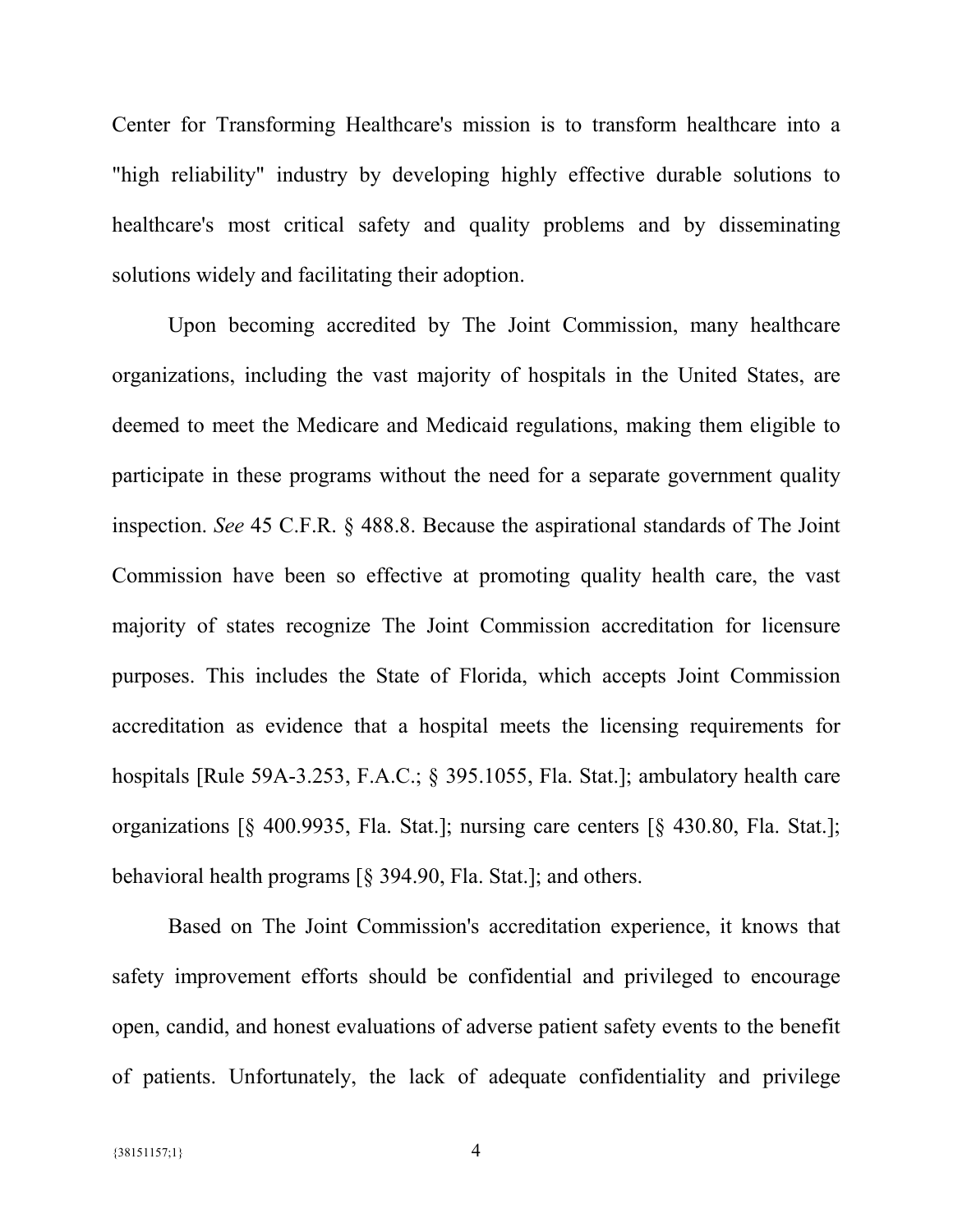protection has been an enormous barrier to progress in patient safety. The Joint Commission has a compelling interest in this case because, long before the Patient Safety Act was passed, The Joint Commission sought federal legislation to create safe harbors for information collected or developed for the purpose of reducing risks associated with delivering patient care and health care services. As explained in this brief, the confidentiality of information provided under the Patient Safety Act is imperative to developing efficient processes for reducing those risks.

The Joint Commission files this *amicus* brief only to inform the Court about national matters of extreme importance to patient safety and quality improvement in health care and to provide context for Baptist's position. The Joint Commission is not filing this *amicus* brief to discuss the specific medical facts of the case or the standard of care for this liability dispute—and its participation should not be taken as expressing any view on the merits of the underlying claims or defenses.

#### **SUMMARY OF THE ARGUMENT**

The Joint Commission is in a unique position of understanding the important need—on a national level—to maintain the privilege and confidentiality of the information at issue. The answer is simple. Information provided through the patient safety evaluation system ("**PSE System**") under the Patient Safety Act is protected—regardless of state laws or constitutional amendments to the contrary. Information that is not in the PSE System is not protected. The information not in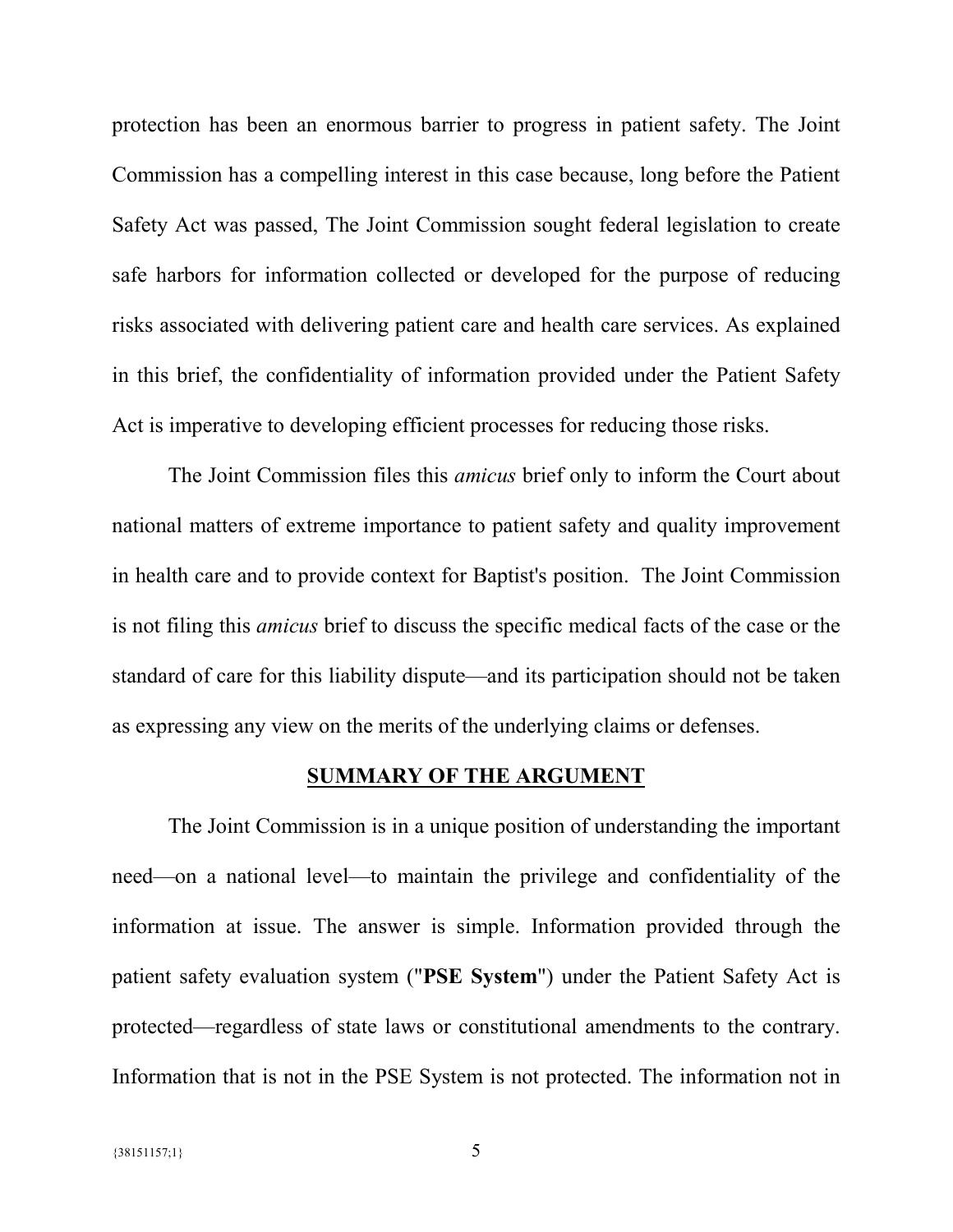the PSE System information, such as the factual basis for the issues in a particular case, is available for a states' review and may be reported in an incident report.<sup>3</sup> But federal law protects against disclosure of submissions provided to the PSE System, which includes much more than pure facts.

Information provided under the Patient Safety Act is critical to promoting quality patient care, which is why The Joint Commission sought and received a permitted disclosure of PSWP by a provider to the provider's accrediting body. The trial court's order in this case is flawed because it requires an organization to produce records created before submission to its accrediting body—The Joint Commission—notwithstanding the fact those records include documents considered PSWP (such as root cause analyses) by an express waiver under federal law. Deeming this information unprotected from discovery severely thwarts the interaction between patients, providers, and The Joint Commission's accreditation program itself.

In formulating the Patient Safety Act, Congress understood the difference between the hard, cold facts of a particular event, which are discoverable, and the

<sup>&</sup>lt;sup>3</sup> As explained more fully in Baptist's Answer Brief, "occurrence reports" are a "central feature of [Baptist's] PSE System" and "record any and all events inconsistent with the routine operation of the hospital or the routine care of a patient." [AB at 5.] "Occurrence reports are labeled 'Patient Safety Work Product' and have not been disclosed to state agencies." *Id*. at 6. "The 'incident reports' that the State requires [Baptist] to create and maintain (but not report) are a subset of [Baptist's] occurrence reports." *Id*. at 7.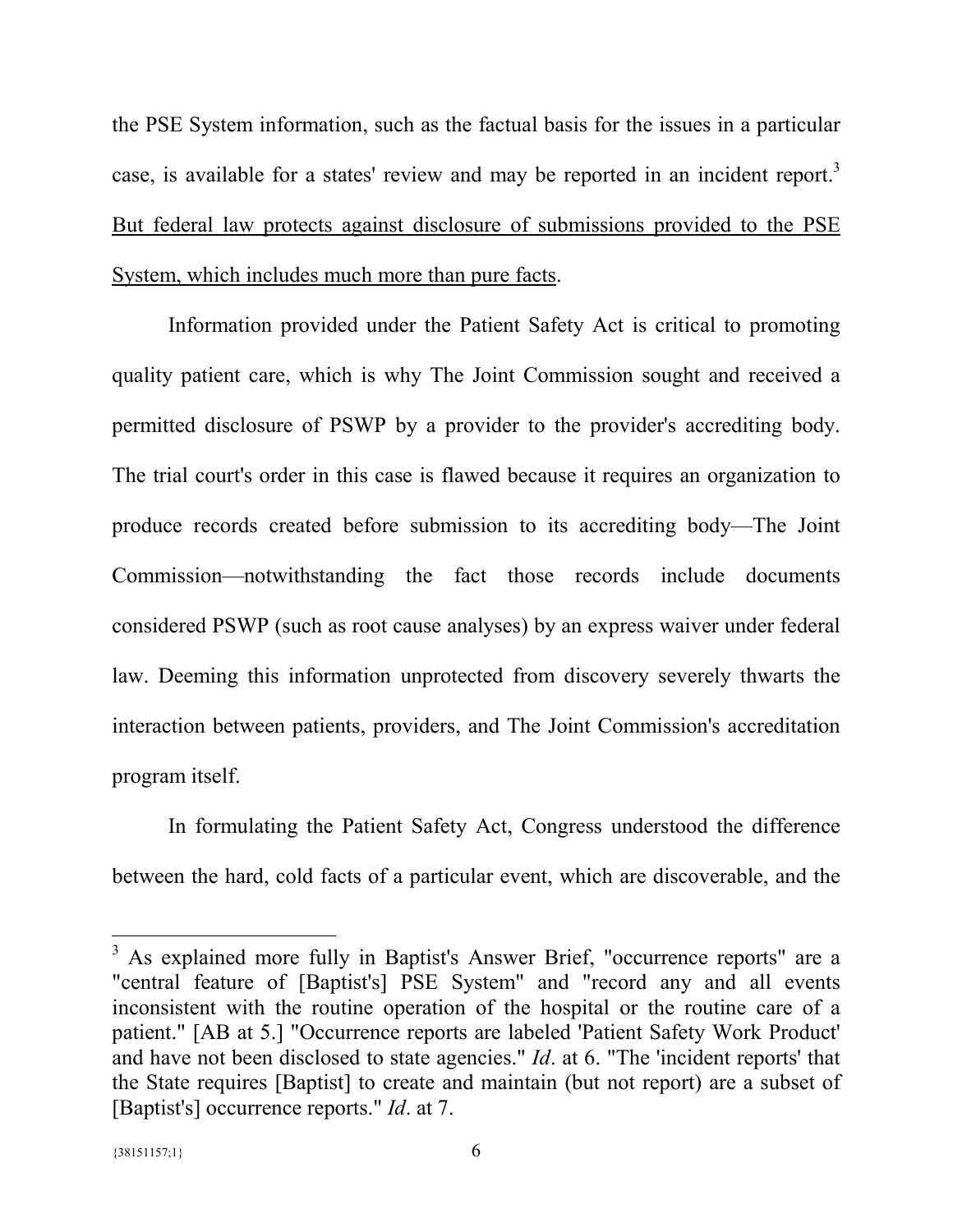research and analyses that are developed for patient safety activities in accordance with the Patient Safety Act, such as root cause analyses.<sup>4</sup> Obviously, patients' rights are paramount—which is why a patient's medical records, billing, discharge information, or other original patient information is specifically excluded from the definition of PSWP. The Joint Commission also understands and supports the states' need for factual information to carry out independent licensure actions. But organizations supply more than the facts of an incident when they conduct patient safety activities; and when that data is contained within a PSE System, it is protected from discovery under federal law.

At issue are systems and processes that are constantly in need of change as new problems arise. To open up to litigation all of a provider's efforts to make the system better and prevent patient harm thwarts Congressional intent and The Joint Commission's mission. Allowing for confidentiality of information provided under the Patient Safety Act is critical so problems in the system can be quickly addressed and changed when necessary to prevent reoccurrence. Allowing discovery of this information would not only be in derogation of federal law; it would also be harmful both nationally and to Florida's citizens, all of whom have an interest in promoting and obtaining quality healthcare and patient safety.

<sup>4</sup> A root-cause analysis attempts to identify the causes of variation in performance, with a particular focus on systems and processes. *See* [Ans. Br. at 46-48].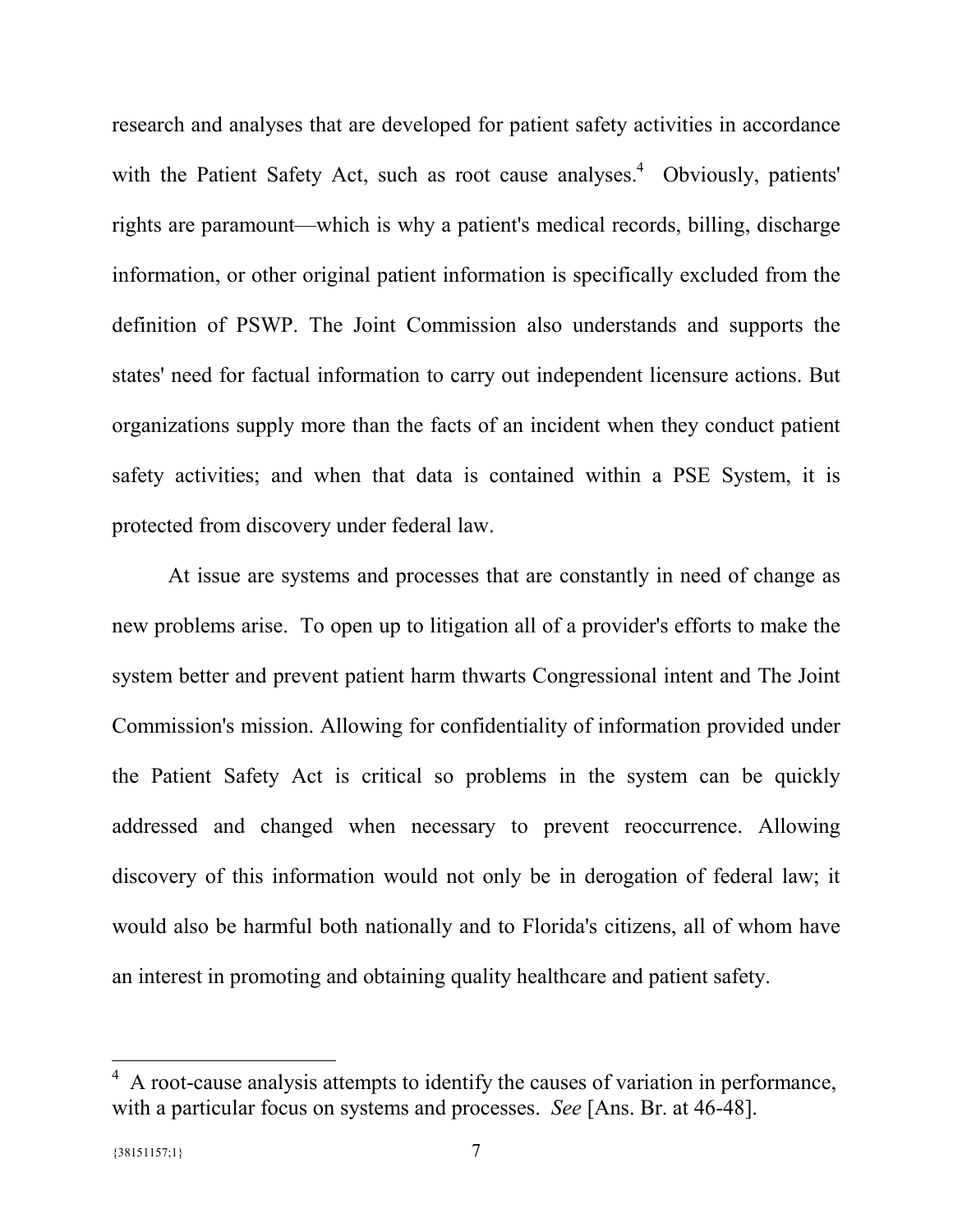#### **ARGUMENT**

# **I. THE JOINT COMMISSION HAS UNIQUE INSIGHT INTO THE PATIENT SAFETY ACT GIVEN ITS EXTENSIVE INVOLVEMENT IN ITS DEVELOPMENT—AND THE ACT IS CRITICAL TO PATIENT SAFETY PROTECTION.**

"Patient safety" is the prevention of errors and adverse effects to patients that are associated with health care. *See* World Health Organization, Health Topics, *Patient Safety*, www.who.int/topics/patient\_safety/en/ (last visited Apr. 28, 2016). In health care, mistakes are often the result of systems and processes that invite human error or, more importantly, that do not prevent humans from causing inadvertent harm. Health care processes must establish defensive barriers to prevent patient injury, wrapping risk points with protections that prevent errors from reaching the patient. When The Joint Commission began its quest in 1997, calling for Congressional action on this issue, the term "patient safety" was not yet widely used in healthcare. At that time, few in the healthcare field appreciated that many of the reasons for the occurrence of adverse patient safety events were due to the failure of organizations and practitioners to systematically identify, analyze, and take appropriate action against preventable risks. Serious adverse events, or risks thereof, were not routinely reported, nor shared among providers, for fear of reprisal, shame, or litigation.

To improve systems and processes for the enhancement of safety, hospitals and other health care providers need to learn from patient safety experts inside and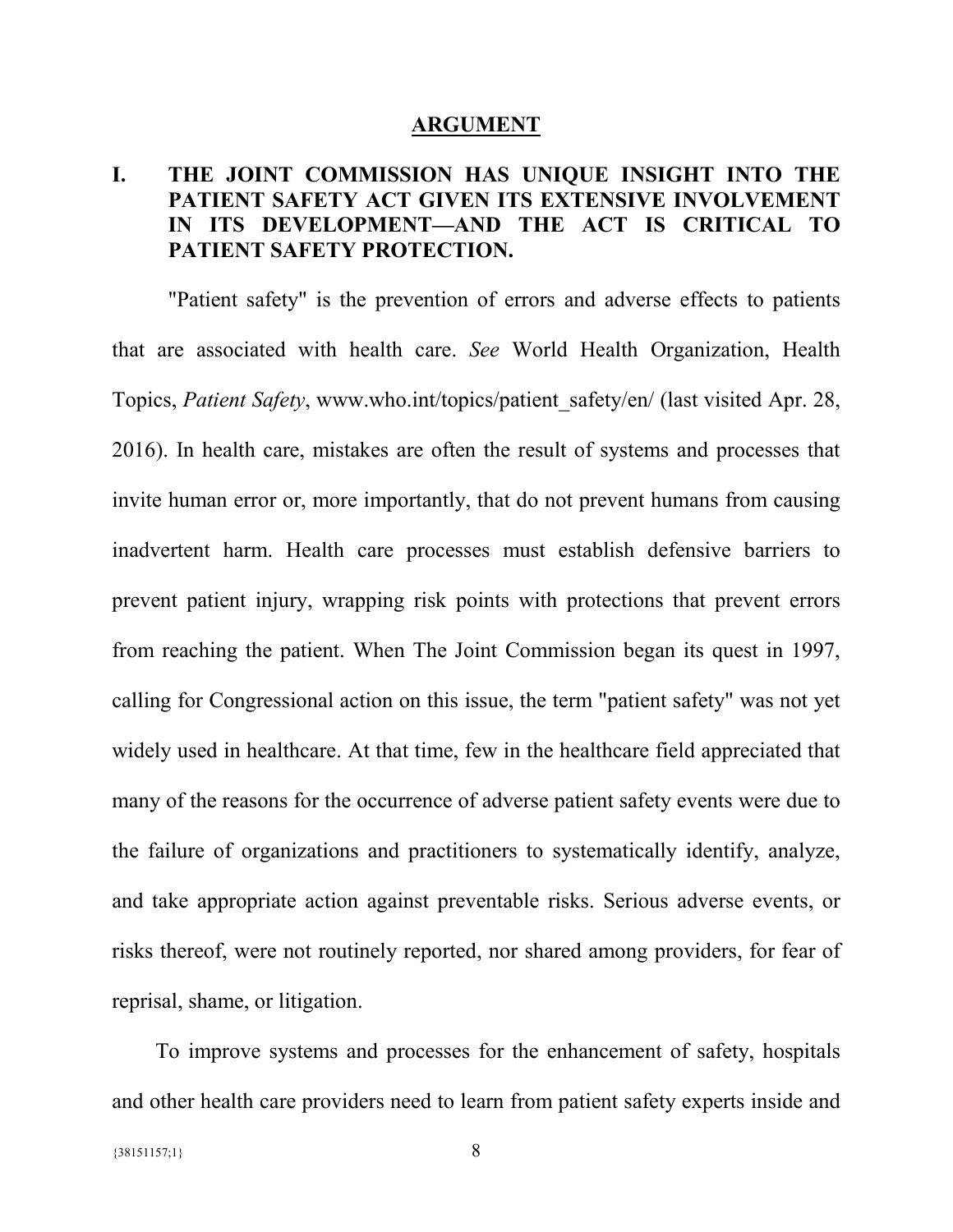outside their organizations. Thus, the purpose of the Patient Safety Act's privilege for PSWP is to encourage reporting to outside experts in patient safety. This is so organizations can obtain expert analysis and feedback on individual and collegial processes and systems, and therefore rapidly advance patient safety and health care quality.

Understanding the etiology of serious adverse events and the existence of risks is essential to mitigating harm. The Joint Commission thus embarked on a dialogue with Congress for the purposes of obtaining protective legislation to encourage health care organizations to uncover their own risks, report adverse events, and share this information with their accrediting body to find ways to reduce the likelihood of inevitable human error from reaching patients. The Joint Commission intended that such information be used to help individual organizations address their specific issues, to inform and reform its accreditation standards, and to share causal information among all healthcare organizations about risks and solutions in a de-identified manner.

Although the House of Representatives twice passed a provision that would have provided safe harbor protection for sensitive information shared with accrediting bodies, the legislation never passed both chambers. Instead, through the actions of a larger coalition of over 100 professional and patient advocacy groups, including The Joint Commission, the concepts were later broadened and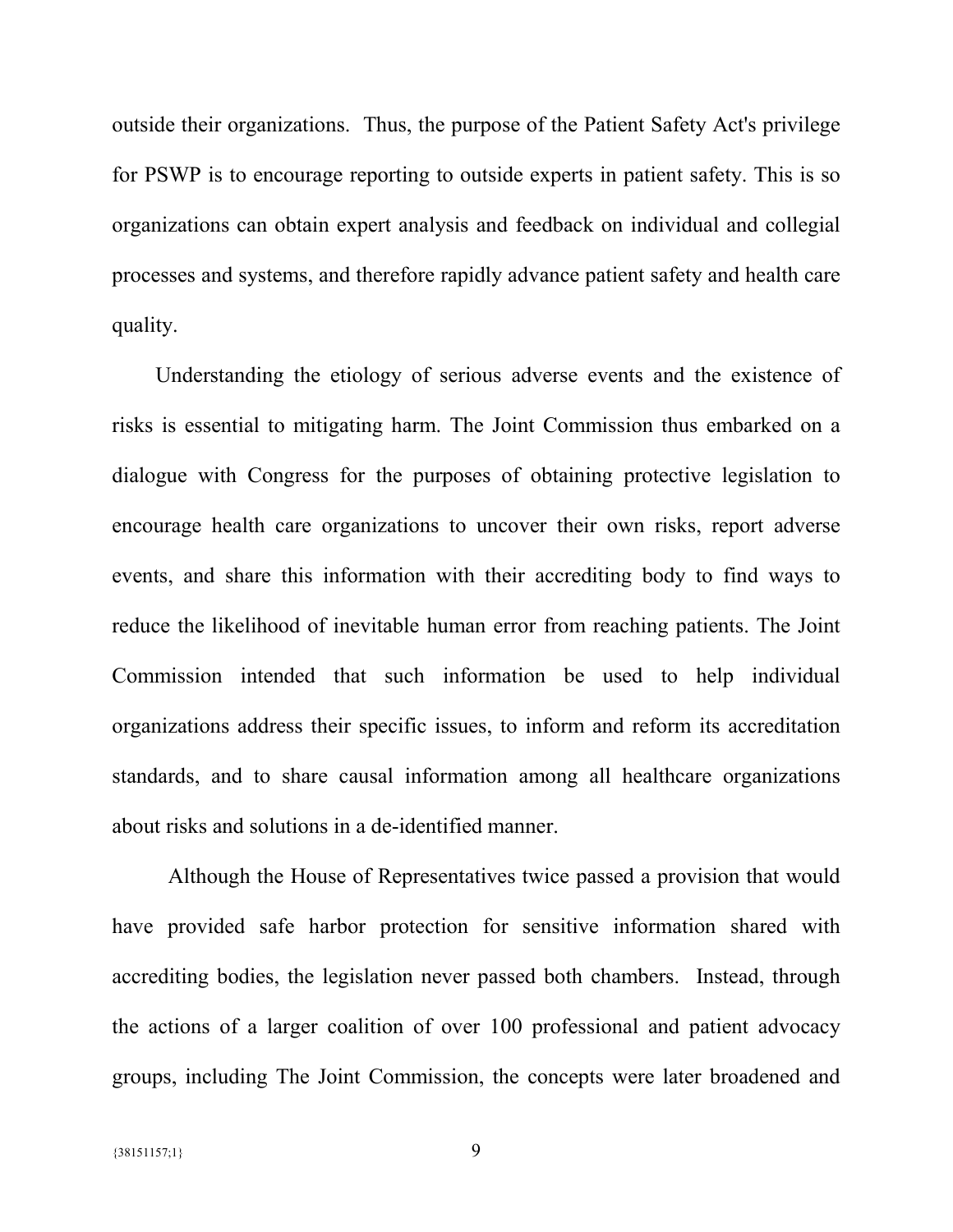incorporated into the Patient Safety Act. Indeed, The Joint Commission's then President, Dennis O'Leary, testified at the hearings regarding this legislation, asking Congress to extend protection to the root cause analyses that providers perform as a requirement of Joint Commission accreditation. [Ans. Br. at 47] The impetus behind the broad array of stakeholders was a strong belief that, without a learning environment within which to surface information free from concerns over confidentiality and privilege, there would continue to be hesitancy for providers to thoroughly analyze serious events, perform prospective risk analyses to identify potential vulnerabilities, collect information related to systems and process failures, or otherwise delve deeply into sensitive information that could be used against an organization or individual practitioner in court.

The Joint Commission thus played a key role and strongly supported the Patient Safety Act from its inception. This effort included the establishment of PSWP privilege as that term is defined in the Act. Representatives of The Joint Commission were at the critical stakeholder meetings, participated in drafting language proposals, and responded to legislative language as it evolved. The Joint Commission staff continue to be very knowledgeable about the purpose and meaning of this legislation. For these reasons, The Joint Commission believes its understanding of the Patient Safety Act, as outlined in this brief, will assist this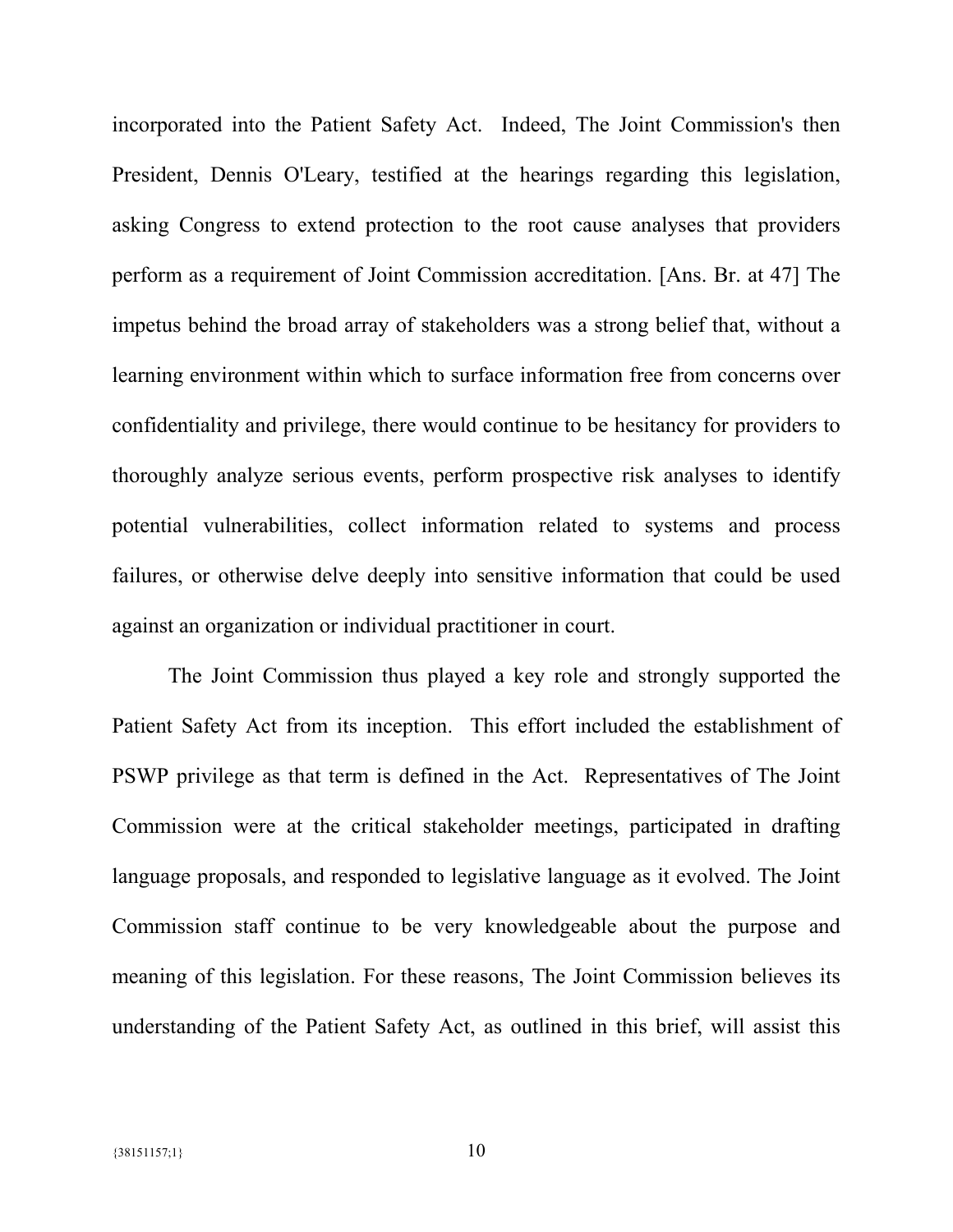Court's understanding of the Patient Safety Act, and help the Court to interpret its provisions as intended by Congress.<sup>5</sup>

# **II. JOINT COMMISSION ACCREDITATION STANDARDS DO NOT PREEMPT THE CONFIDENTIALITY AND PRIVILEGE OF PATIENT SAFETY WORK PRODUCT**.

When a document satisfies the definition of PSWP, it should not be stripped of its federal protection just because there is a state law or accreditation requirement underlying or prompting its creation or maintenance. Such an interpretation would only discourage further efforts to refine and revise such standards and undermine the safety of patients and the advancement of patient safety efforts. As the First District Court of Appeal recognized, the trial court's order directing discovery of such information eviscerated the federal statute's intended force and defeated Congress's core purpose of improving the quality of health care nationally. *See Southern Baptist Hosp. of Fla. v. Charles*, 178 So. 3d 102, 110-11 (Fla. 1st DCA 2015).

The Patient Safety Act provides very broad confidentiality and privilege protections to certain data that has been properly collected in a special collection system called the PSE System, as defined by the Act. When that data has been properly collected in a PSE System, it is known as PSWP, and it is entitled to

<sup>5</sup> As explained more fully in Baptist's Answer Brief, Appellants' position "finds no support in the language of the Act and turns the Supremacy Clause upside down." [AB 14-15, 21, 25 n.2, 27-29.]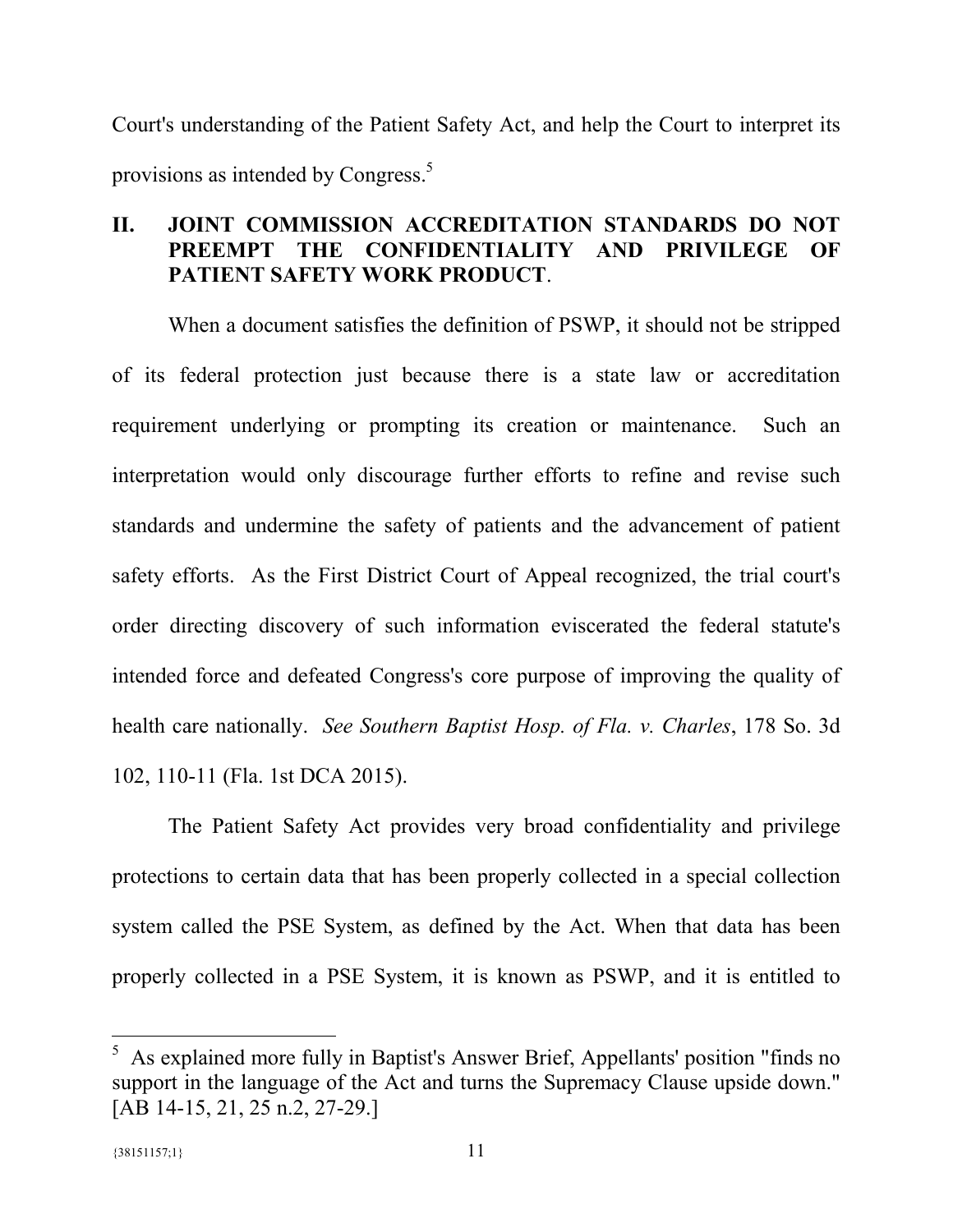confidentiality and privilege, when it is to be submitted, or it has been submitted, to a patient safety organization.<sup>6</sup>

Like PSOs, The Joint Commission is an expert patient safety resource, helping hospitals and other healthcare organizations develop systems and processes to enhance the safety of care, treatment, and services to patients. Historically, The Joint Commission's standards, and other requirements, were directly related to creating systems that promote patient safety. In 1995, The Joint Commission introduced its Sentinel Event Policy, which requires hospitals to conduct a "root cause analysis" after a sentinel event,<sup>7</sup> to help prevent the recurrence of unexpected outcomes in care. The Joint Comm'n, *Comprehensive Accreditation Man. for Hosps.,* SE at 1-18 (Jan. 2015)*.*

A root cause analysis is a process for identifying basic or causal factors underlying variation in performance, including the occurrence of a sentinel event. Indeed, the Patient Safety Act's very definition of PSWP includes the term "root cause analyses," because this type of analysis is just the kind of patient safety activity protected by the Patient Safety Act. 42 U.S.C. § 299b-21(7). The term "root cause analyses" is thought to have originated in the aerospace industry in the

<sup>&</sup>lt;sup>6</sup> This assumes the data should have been put into the PSE System in the first place.

 $<sup>7</sup>$  A sentinel event is an unexpected occurrence involving death or serious physical</sup> or psychological injury, or any process variation for which a recurrence would carry a significant chance of a serious adverse outcome.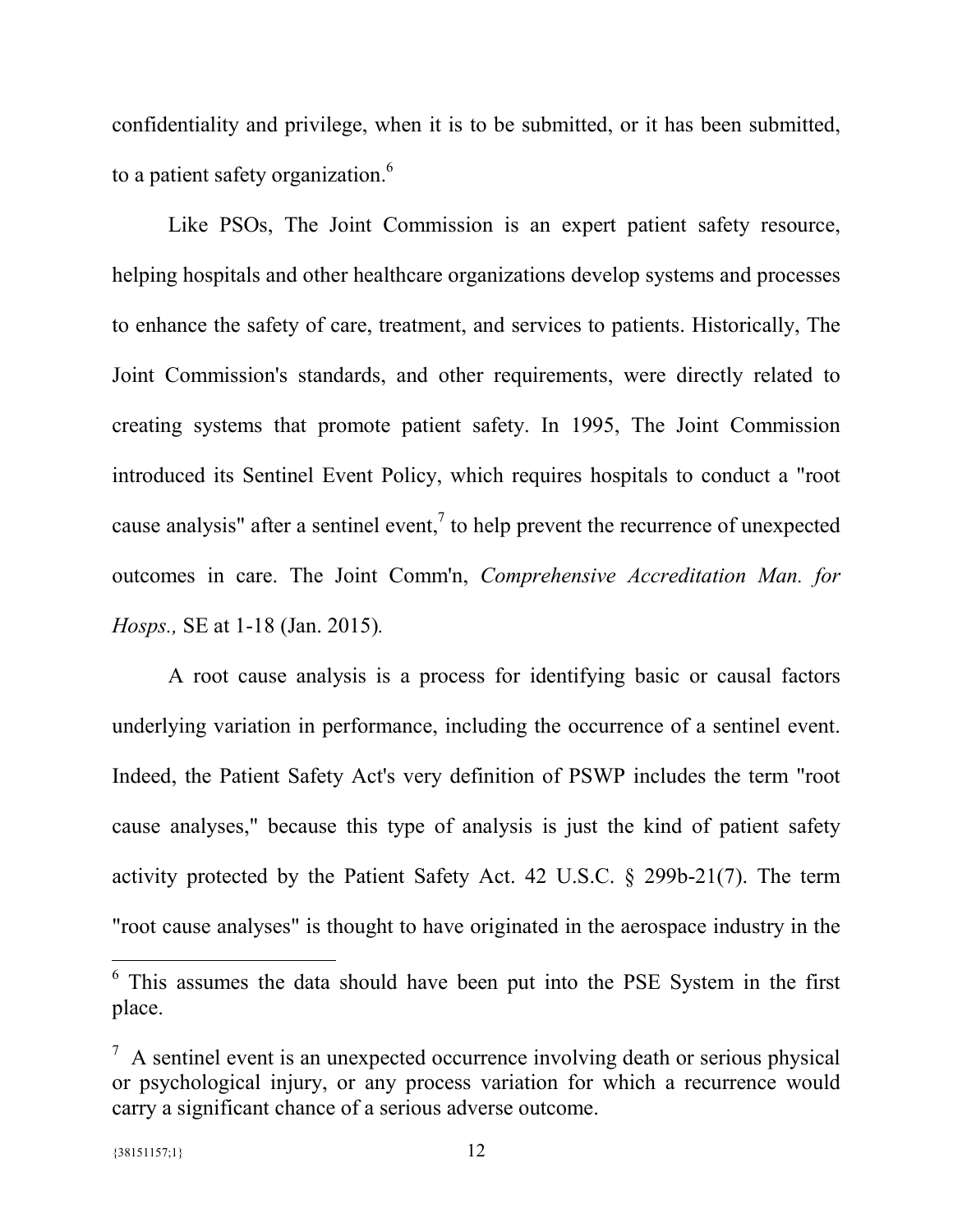1950's, but has since been adopted by other industries, including the healthcare field. *See, e.g.,* Jens Rasmussen, Annelise M. Pejtersen, L.P. Goodstein, *Cognitive Systems Engineering* (1994).

The preparation of a root cause analysis, after the occurrence of an adverse patient safety event, became more prevalent in the healthcare industry only after The Joint Commission introduced its Sentinel Event Policy in 1995. Each accredited organization is strongly encouraged, but not required, to report sentinel events to The Joint Commission. *Comprehensive Accreditation Man. for Hosp.,* SE at 6. Joint Commission accredited organizations are expected to identify and respond appropriately to all sentinel events occurring in the organization. An appropriate response includes a timely, thorough, and credible root cause analysis, the development of an action plan to reduce risk, implementation of the action plan, and the monitoring of its effectiveness. *Id.* at 8. A root cause analysis begins with data collection and reconstruction of a patient safety event through record review and participant interviews. A root cause analysis focuses primarily on systems and processes, not on individual performance. The ultimate goal is to prevent future harm by eliminating the latent problems that often underlie adverse events. The following example explains how root cause analyses work to improve patient safety:

[A] patient [] underwent a cardiac procedure intended for another, similarly named patient. A traditional analysis might have focused on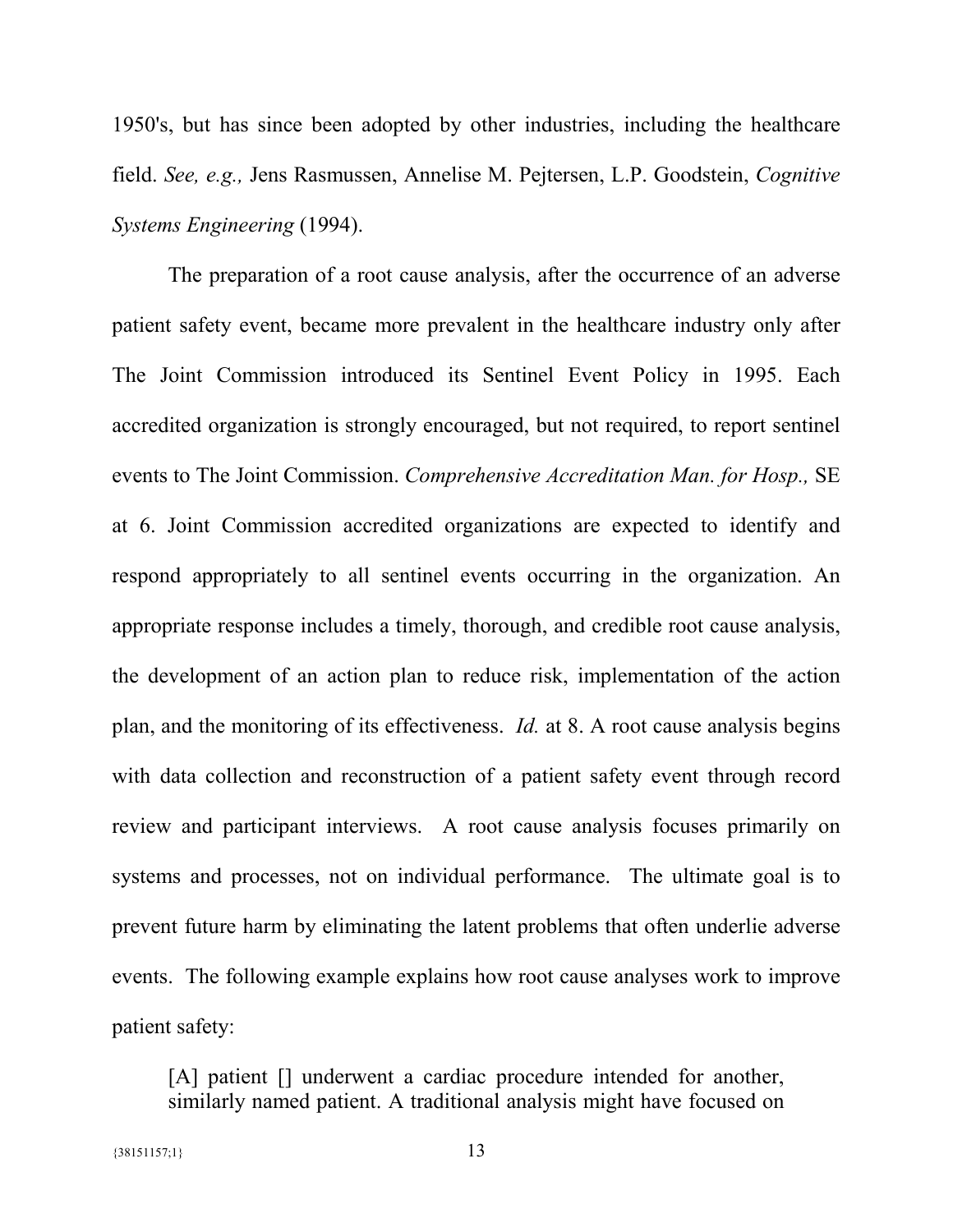assigning individual blame, perhaps to the nurse who sent the patient for the procedure despite the lack of a consent form. However, the subsequent [root cause analysis] revealed 17 distinct errors ranging from organizational factors (the cardiology department used a homegrown, error-prone scheduling system that identified patients by name rather than by medical record number) to work environment factors (a neurosurgery resident who suspected the mistake did not challenge the cardiologists because the procedure was at a technically delicate juncture). This led the hospital to implement a series of systematic changes to reduce the likelihood of a similar error in the future.

U.S. Dep't of Health and Human Servs., Agency for Healthcare Research and Quality, Patient Safety Primers, *Root Cause Analyses*, psnet.ahrq.gov/primer.aspx?primerID=10 (last visited Apr. 28, 2016).

This example illustrates the patient safety activity Congress sought to encourage in the Patient Safety Act. By providing broad confidentiality and privilege protections to a root cause analyses, the Patient Safety Act can hasten the speed of improvements in healthcare. By providing this analysis to its PSO, a provider can help disseminate to other health care providers the need to implement systematic process changes to avoid similar errors.

By the definition of PSWP alone, it is clear Congress knew that The Joint Commission's accreditation requirement for a root cause analysis would be created and maintained by organizations in a PSE system as PSWP. There was never any intent to exclude The Joint Commission-required root cause analyses from the patient safety activities protected by the Patient Safety Act.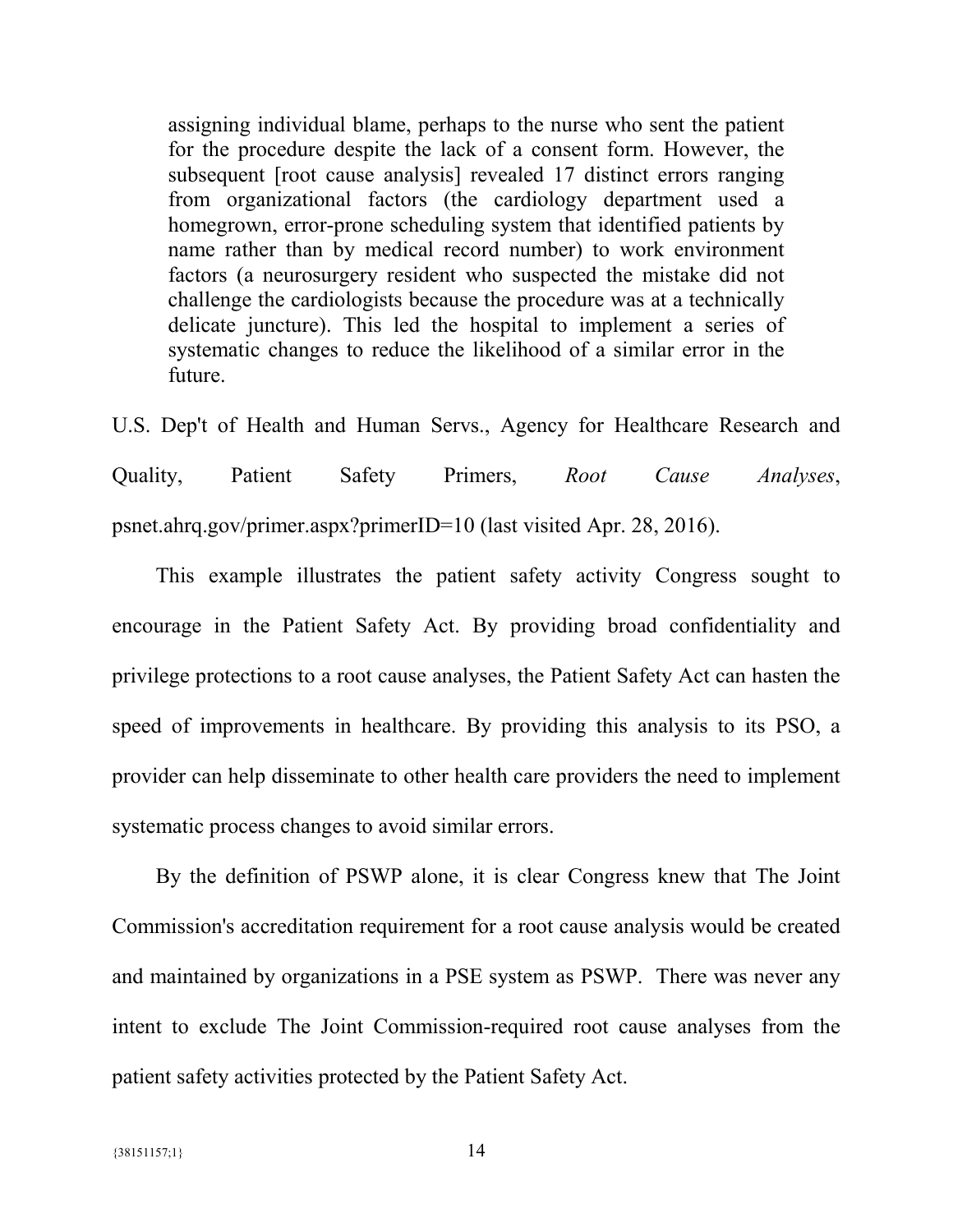The Joint Commission knew when the Patient Safety Act was still a working draft, that if a root cause analysis was created and maintained as PSWP, the strong confidentiality and privilege protections of the Patient Safety Act would prevent The Joint Commission from reviewing an organization's root cause analysis. Therefore, The Joint Commission sought, and obtained from Congress, a permitted disclosure of confidential and privileged PSWP by health care organizations to accrediting bodies. The broad coalition of stakeholders supported this permitted disclosure because they appreciated The Joint Commission's use of that information in a non-regulatory capacity; that is, for the promotion of broad based learning and a diminution of adverse patient safety events.

Section 922(c)(2)(E) of the Patient Safety Act, states:

(2) Exceptions from confidentiality. Subsection (b) shall not apply to (and shall not be construed to prohibit) one or more of the following disclosures:

. . . .

(E) Voluntary disclosure of patient safety work product by a provider to an accrediting body that accredits that provider.

The title of this subsection, "*Exceptions* from Confidentiality," may be somewhat of a misnomer because PSWP maintains its confidentiality, and its privilege, even when it is disclosed in any one of the ten ways permitted by this subsection. *See* 42 U.S.C. § 299b-22(d)(1). The exception permits a disclosure of the information to The Joint Commission so the organization performance can be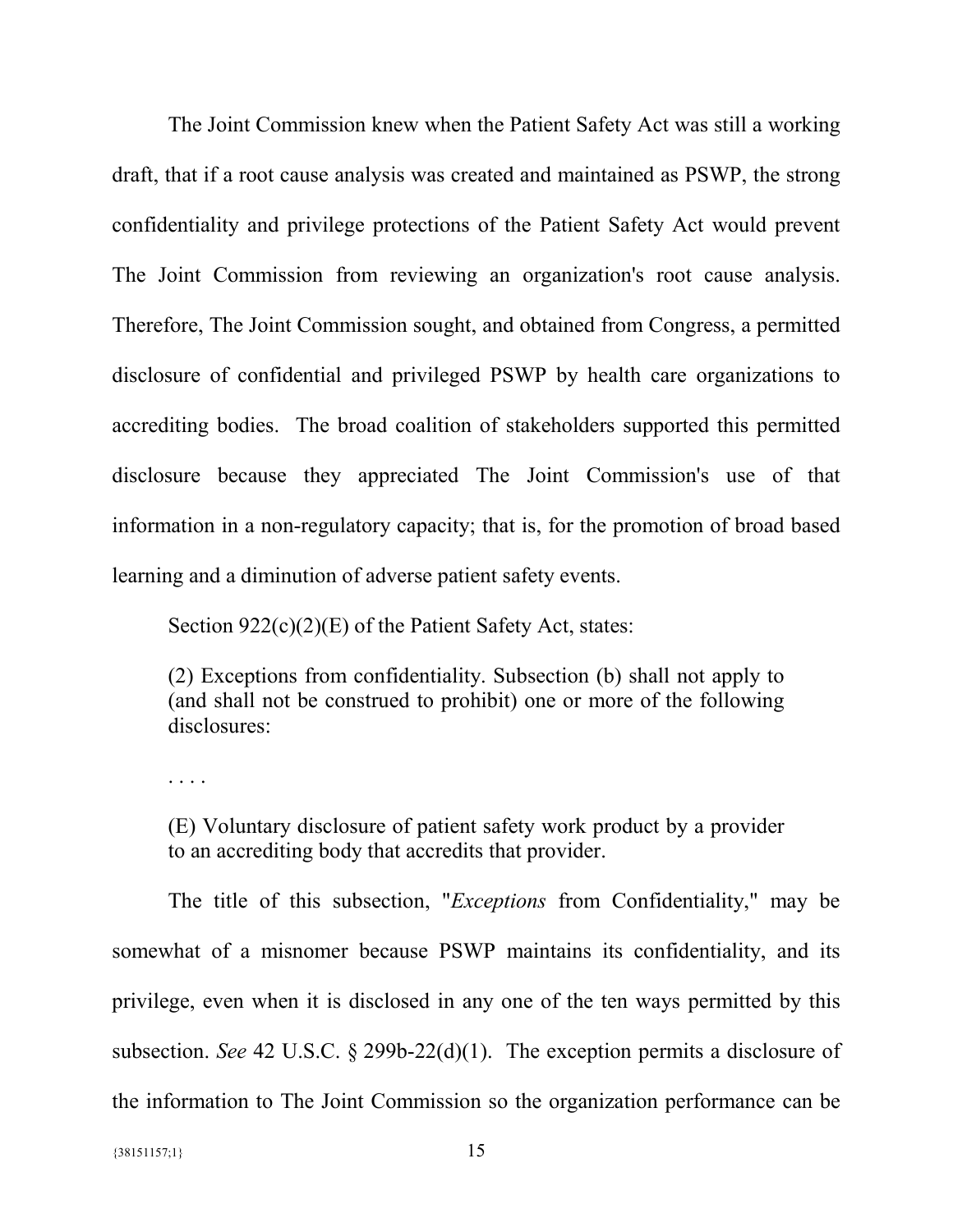assessed, and The Joint Commission can assist the entity in question. Voluntary disclosures to The Joint Commission of root cause analyses, created as PSWP, are still confidential and privileged under the Patient Safety Act for all other purposes—without exception. Appellants' interpretation guts this. Thus, when an organization chooses to prepare a root cause analysis in its PSE System for submission to a PSO, The Joint Commission considers the root cause analysis to be PSWP and protected under the Patient Safety Act.

This permitted disclosure is critical in light of the sanctions imposed by Congress under the Patient Safety Act to ensure organizations do not make unauthorized disclosures of protected information. *See* 42 U.S.C. § 299b-22(f). Under Appellants' view (without the permitted disclosure), an organization could be fined for violating the confidentiality provisions of the Patient Safety Act if it submitted a root cause analysis to The Joint Commission (created as PSWP)—even though that root cause analysis was conducted in the same way recommended for accreditation by The Joint Commission. The Patient Safety Act protects voluntary disclosures of PSWP to The Joint Commission and to other accrediting bodies precisely to encourage the adoption of powerful analytic techniques like the root cause analysis. Thus, organizations do not violate the confidentiality provisions, nor strip information of the privilege, when they voluntarily share root cause analyses with their accrediting bodies.  $42 \text{ U.S.C.}$  §  $299b-22(c)(2)(E)$ .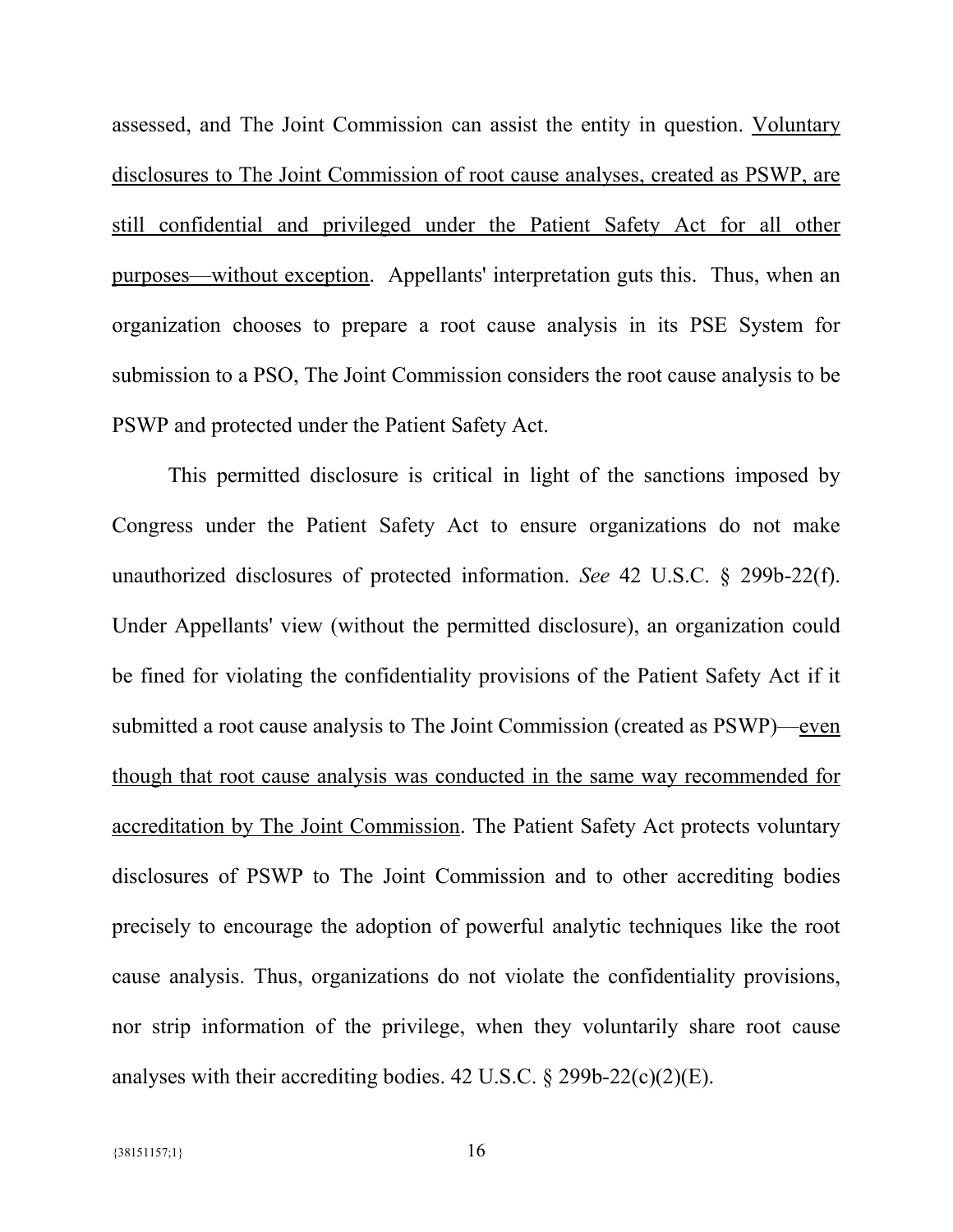Moreover, without this permitted disclosure provision in the Act, if an organization informed The Joint Commission that its root cause analysis had been created, and was maintained, in the organization's PSE System for reporting to a patient safety organization, The Joint Commission could not view the root cause analysis. The organization had created the root cause analysis in compliance with the Sentinel Event Policy, and it did so in its PSE System for submission to a patient safety organization. The fact that this PSWP contained information about a Joint Commission-required root cause analysis would change nothing about its status as PSWP, nor would it strip the confidentiality or the privilege protections afforded that root cause analysis by the Patient Safety Act. The same treatment for privilege would apply to information and documents created and maintained for other obligations, when they are properly created as PSWP.

The First District Court of Appeal's decision comports with other Florida decisions. For example, Florida has recognized, similar to this case, that opinions and deliberations arising from a health care provider's internal risk management program can remain confidential even if the resulting investigative report itself is not. In *Bayfront Medical Center, Inc. v. Florida Agency for Healthcare Administration,* 741 So. 2d 1226 (Fla. 2d DCA 1999), the court rejected the argument that one subsection of Florida's peer review statute overrode another. In doing so, the court emphasized the distinction between risk management and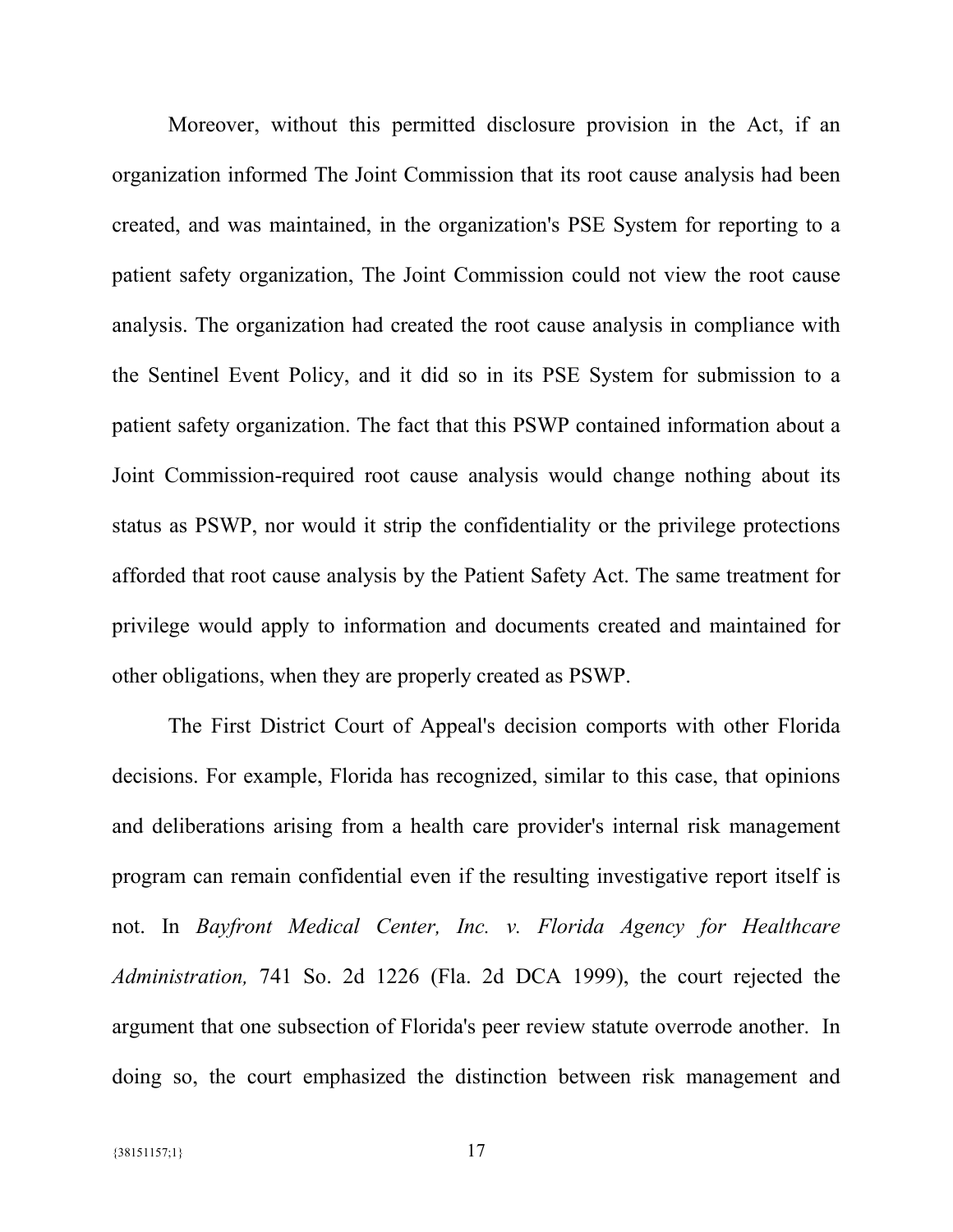professional competency in finding some documents remained confidential—the purpose being to protect the integrity of the "peer review" process. Following *Bayfront,* the Florida Supreme Court in *Brandon Regional Hospital v. Murray,* 957 So. 2d 590 (Fla. 2007), reaffirmed the distinction at issue there, going even further by finding that the documents sought by the state agency in *Bayfront* could not be disclosed in civil litigation.

As in *Bayfront*, this Court should recognize the distinctions between the PSWP privileged information provided under the Patient Safety Act that are confidential and other information that is not. Each serve completely different purposes, and the confidentiality afforded PSWP is essential to the integrity of the Patient Safety Act's purposes.

The distinctions here are analogous to the distinctions between attorney fact work product (which is generally not protected) versus attorney opinion work product (which is generally protected). *See, e.g.*, *Fla. Eye Clinic, P.A. v. Gmach,* 14 So. 3d 1044, 1049 (Fla. 5th DCA 2009) (citing *Upjohn Co. v. United States,* 449 U.S. 383, 399-401 (1981) (distinguishing fact work product pertaining to a client's case and prepared and gathered in connection therewith, from opinion work product consisting of an attorney's mental impressions, conclusions, opinions or theories concerning a client's case—to allow parties to predict with some degree of certainty whether certain discussions will be protected)). In preparing root cause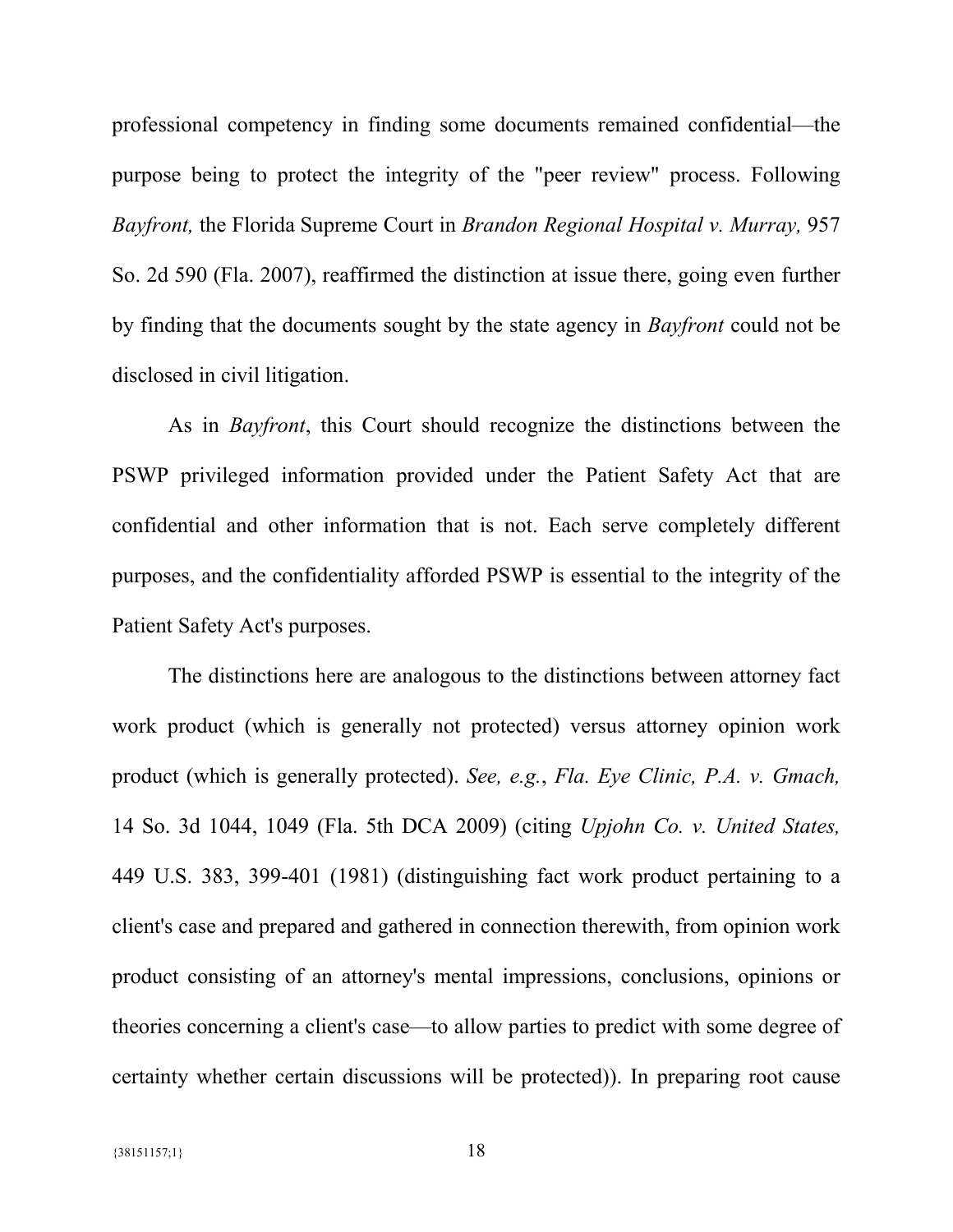analyses, as with attorney opinion work product, there is a solicitation and collection of opinions and efforts to find systemic errors and, under the Patient Safety Act, these must be protected from discovery and litigation. This protection does not include discoverable facts.

## **III. THE PATIENT SAFETY ACT ALLOWS PATIENT SAFETY WORK PRODUCT TO CONTAIN INFORMATION REQUIRED FOR OTHER OBLIGATIONS AND PROVIDES A MECHANISM FOR MEETING THOSE OBLIGATIONS.**

The Joint Commission was keenly aware of the careful balance Congress sought to strike between protecting PSWP and meeting state licensure and other obligations. The Patient Safety Act does not supplant or interfere with state required incident reports or the patient's right to know, but it distinguishes these obligations from each other and declares they are separate and apart. Once information is collected and maintained within a PSE System, it is considered PSWP. The information may be extracted from the PSE System by the provider before the information is reported to the PSO, but once it is reported to the PSO, the PSWP cannot be used to meet other obligations. In the words of the Department of Health and Human Services:

Providers need not maintain duplicate systems to separate information to be reported to a PSO from information that may be required to fulfill state reporting obligations. **All of this information, collected in one patient safety evaluation system, is protected as patient safety work product unless the provider determines that certain information must be removed from the patient safety evaluation system for reporting to the state.** Once removed from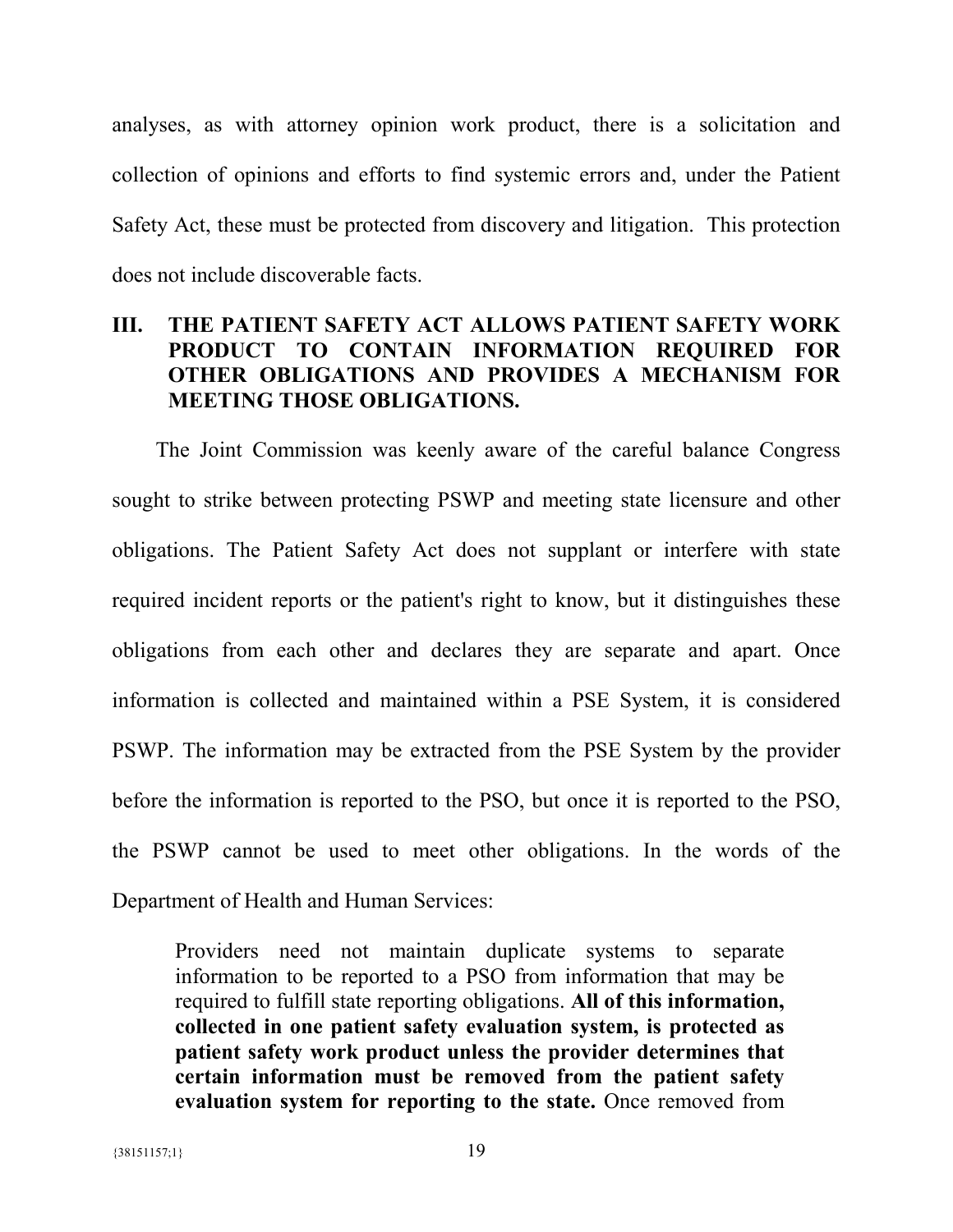the patient safety evaluation system, this information is no longer patient safety work product.

73 Fed. Reg. 70742 (Nov. 21, 2008) (emphasis added).

Thus, the confidentiality and privilege of PSWP is not changed when an organization fails to separately collect the information to comply with external obligations, such as root cause analyses for accreditation and incident reports for state regulations. To produce the additional requested information, the organization would have to create separate reports concerning the same events, reviving concerns that providers would have to maintain duplicate systems to separate information, which might discourage participation in the Patient Safety Act's reporting system due to costs and burdens.

#### **CONCLUSION**

The Joint Commission's support of a broad privilege for patient safety work product is intended solely to improve patient healthcare and patient safety across the country. Its support reflects Congressional intent as to its goals for the Patient Safety Act. Based on The Joint Commission's extensive knowledge of the field, if the trial court's orders stand, the Patient Safety Act's goal of improvements in patient safety will be severely compromised. This Court should affirm the First District's opinion.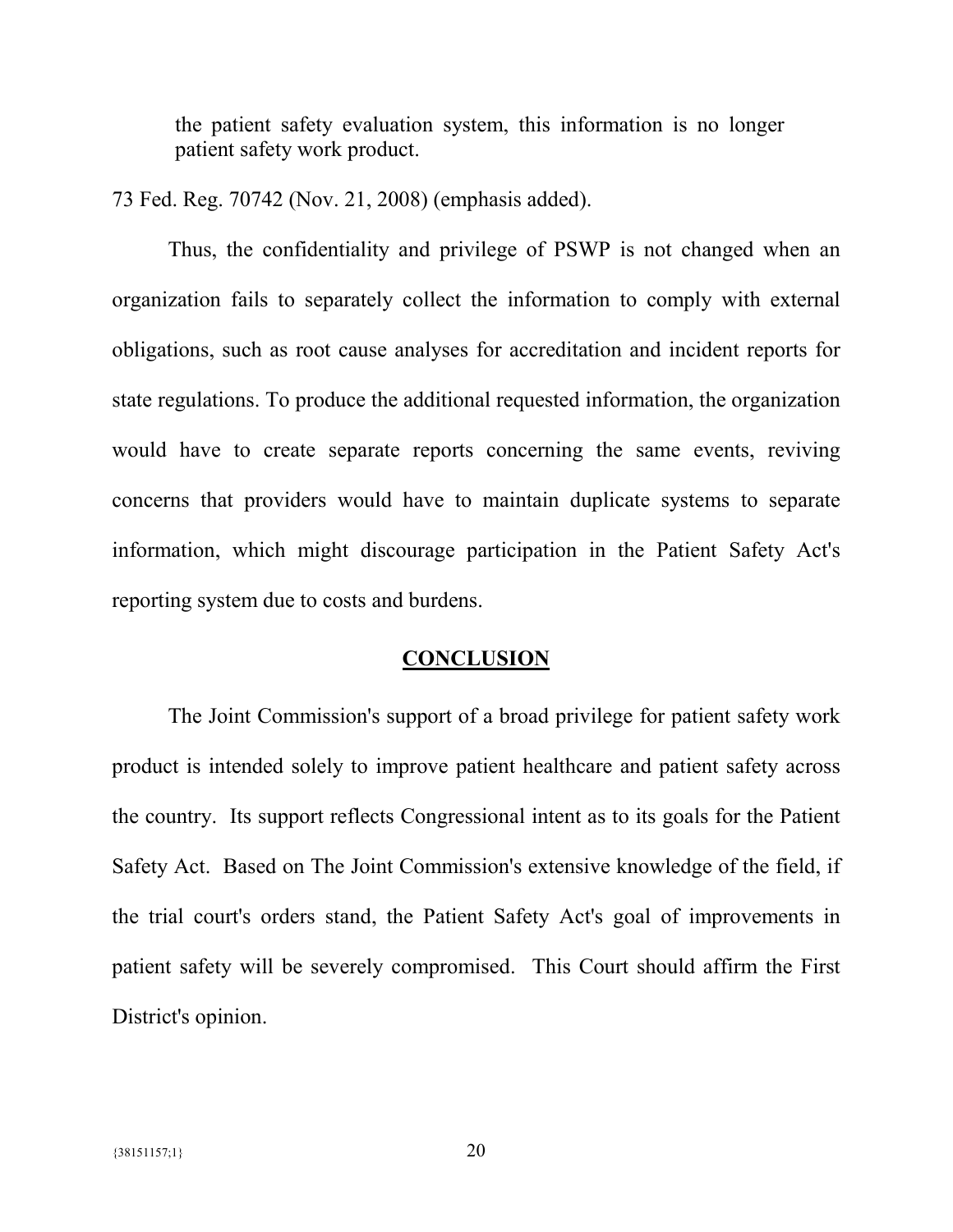Respectfully submitted,

/s/ Katherine E. Giddings KATHERINE E. GIDDINGS, BCS (949396) KIRK S. DAVIS, BCS (362220) katherine.giddings@akerman.com KRISTEN M. FIORE (25766) kristen.fiore@akerman.com elisa.miller@akerman.com michele.rowe@akerman.com Akerman LLP 106 East College Avenue, Suite 1200 Tallahassee, Florida 32301 Telephone: (850) 224-9634 Telecopier: (850) 222-0103 kirk.davis@akerman.com lisa.schindler@akerman.com Akerman LLP 401 E. Jackson Street, Suite 1700 Tampa, Florida 33602 Telephone: (813) 223-7333 Telecopier: (813) 223-2837 KATHLEEN T. PANKAU Senior Legal Counsel

kpankau@jointcommission.org The Joint Commission One Renaissance Boulevard Oakbrook Terrace, Illinois 60181 Telephone: (630)792-5675 \**Admitted Pro Hac Vice*

Attorneys for *Amicus Curiae* The Joint Commission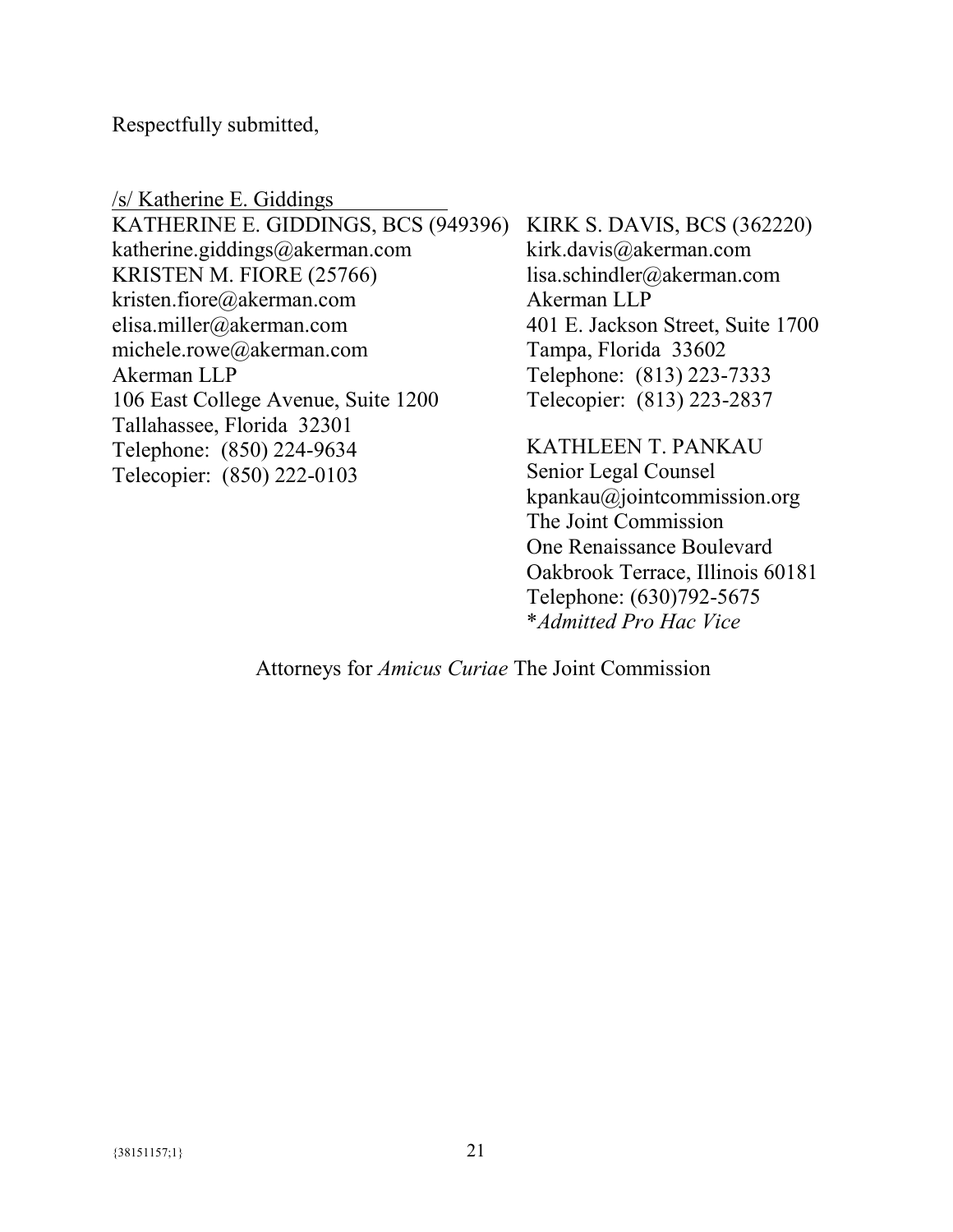## **CERTIFICATE OF SERVICE**

I HEREBY CERTIFY that a true and correct copy of the foregoing has been

electronically uploaded to the Supreme Court of Florida's e-Portal and further

certify that a true and correct copy of the foregoing was furnished by E-Mail to

counsel for the parties listed below this 29th day of April 2016.

#### **George N. Meros, Jr.**

George.Meros@gray-robinson.com **Andy Bardos** andy.bardos@gray-robinson.com charlene.roberts@gray-robinson.com mwilkinson@gray-robinson.com GrayRobinson, P.A. 301 South Bronough Street, Suite 600 Tallahassee, FL 32301 *Attorneys for Appellee Baptist Hospital of Florida, Inc.*

### **Michael H. Harmon**

mharmon@smithhulsey.com **William E. Kuntz** wkuntz@smithhulsey.com **Earl E. Googe, Jr.**  $egooge@smithhulsey.com$ sjohnson@smithhulsey.com khettinger@smithhulsey.com Smith, Hulsey & Busey, P.A. 225 Water Street, Suite 1800 Jacksonville, FL 32202 *Attorneys for Appellee Baptist Hospital of Florida, Inc.*

### **Bryan S. Gowdy**

bgowdy@appellate-firm.com filings@appellate-firm.com Creed & Gowdy, P.A. 865 May Street Jacksonville, FL 32204 *Attorney for Appellants Jean Charles, Jr., etc. and Pervin Alston*

### **Thomas S. Edwards, Jr.**

service@edwardsragatz.com tse@edwardsragatz.com kah@edwardsragatz.com Edwards & Ragatz, P.A. 501 Riverside Avenue, Suite 601 Jacksonville, FL 32202 *Attorney for Appellants Jean Charles, Jr., etc. and Pervin Alston*

## **Jack E. Holt, III** jeholtiii@growerketcham.com

ngallagher@growerketcham.com enotice@growerketcham.com Southern Grower, Ketcham, Rutherford, Bronson, Eide & Telan, P.A. Post Office Box 538065 Orlando, Florida 32853-8065 Telephone: 407-423-9545 *Attorneys for Appellee Southern Baptist Hospital of Florida, Inc.*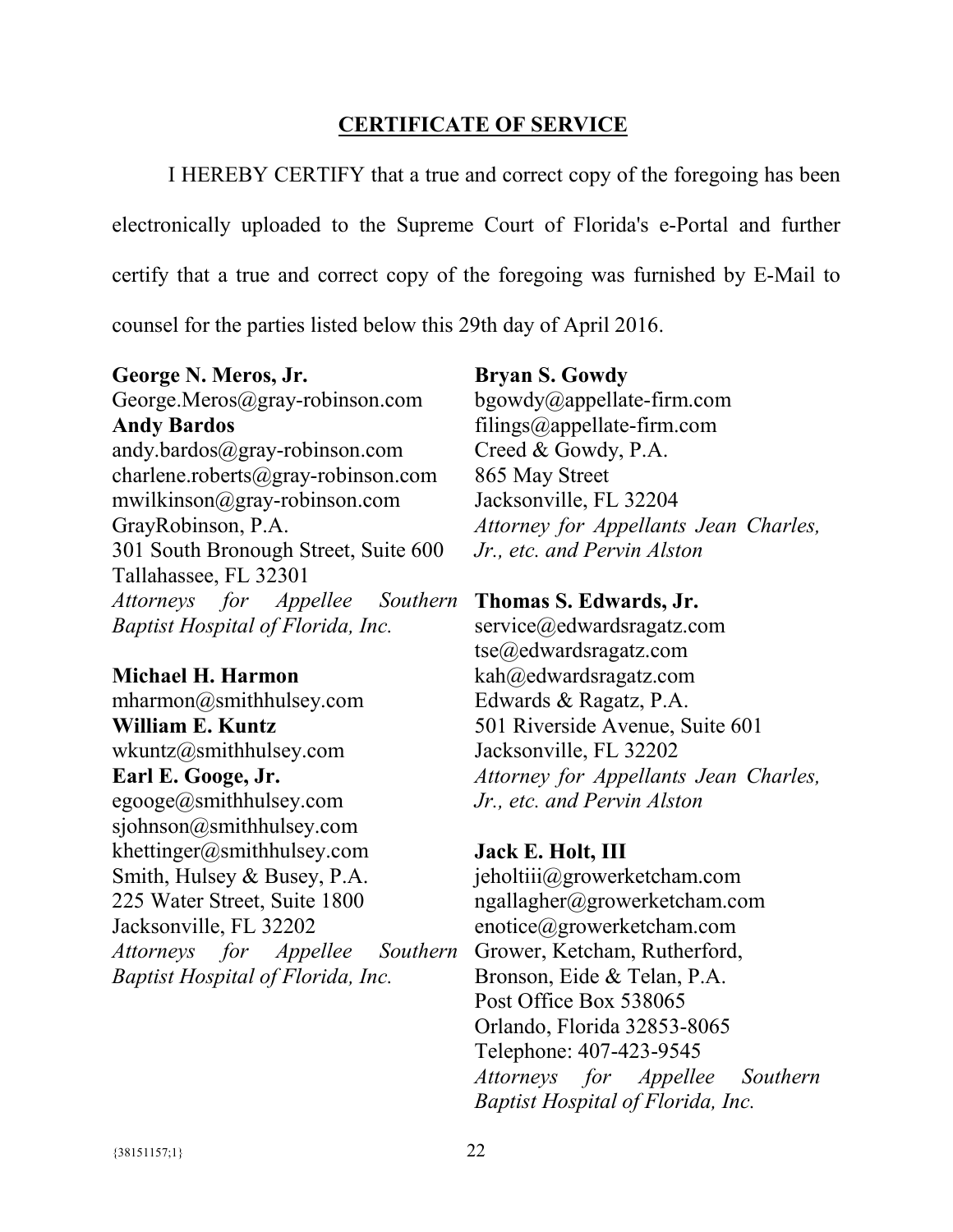#### **Borden R. Hallowes**

bhallowes@bellsouth.net cshallowes@gmail.com 545 Oglethorpe Avenue, Suite 202 St. Simons Island, GA 31522 *Trial Counsel for Plaintiffs/ Respondents*

#### **P. Scott Mitchell**

smitchell@fmhslaw.com **Kathryn L. Hood** khood@fmhslaw.com cmcrae@fmhslaw.com Fuller, Mitchell, Hood & Stephens, LLC 2565 Barrington Circle Tallahassee, FL 32308 *Trial Counsel for Defendants/ Respondents/Appellees Yuval Z. Naot, M.D., Safeer A. Ashraf, M.D., and Integrated Community Oncology Network, LLC*

#### **Andrew S. Bolin**

asb@law-fla.com Beytin, McLaughlin, McLaughlin, O'Hara, Bocchino & Bolin, P.A. 201 N. Franklin Street, Suite 2000 Tampa, FL 33602 *Attorney for Amicus Curiae Patient Safety Organization of Florida and ECRI Institute PSO*

**John J. Schickel** JJS@cokerlaw.com **Howard C. Coker** HCC@cokerlaw.com **Charles A. Sorenson** CAS@cokerlaw.com **Aaron Sprague** EAS@cokerlaw.com RMS@cokerlaw.com Coker, Schickel, Sorenson, Posgay, Camerlengo & Iracki 136 East Bay Street Jacksonville, FL 32202 *Trial Counsel for Plaintiffs/ Respondents*

### **William D. Thompson**

billdefthompson@yahoo.com 58 Sea Winds Lane East Ponte Vedra Beach, FL 32082 *Trial Counsel for Plaintiffs/Respondents*

**W. Douglas Childs** dchilds@childslegalgroup.com **Linda M. Hester** lhester@childslegalgroup.com pcreech@childslegalgroup.com mowens@childslegalgroup.com 1551 Atlantic Boulevard Jacksonville, FL 32207 *Trial Counsel for Defendant/ Respondent/Appellee Gregory J. Sengstock, M.D.*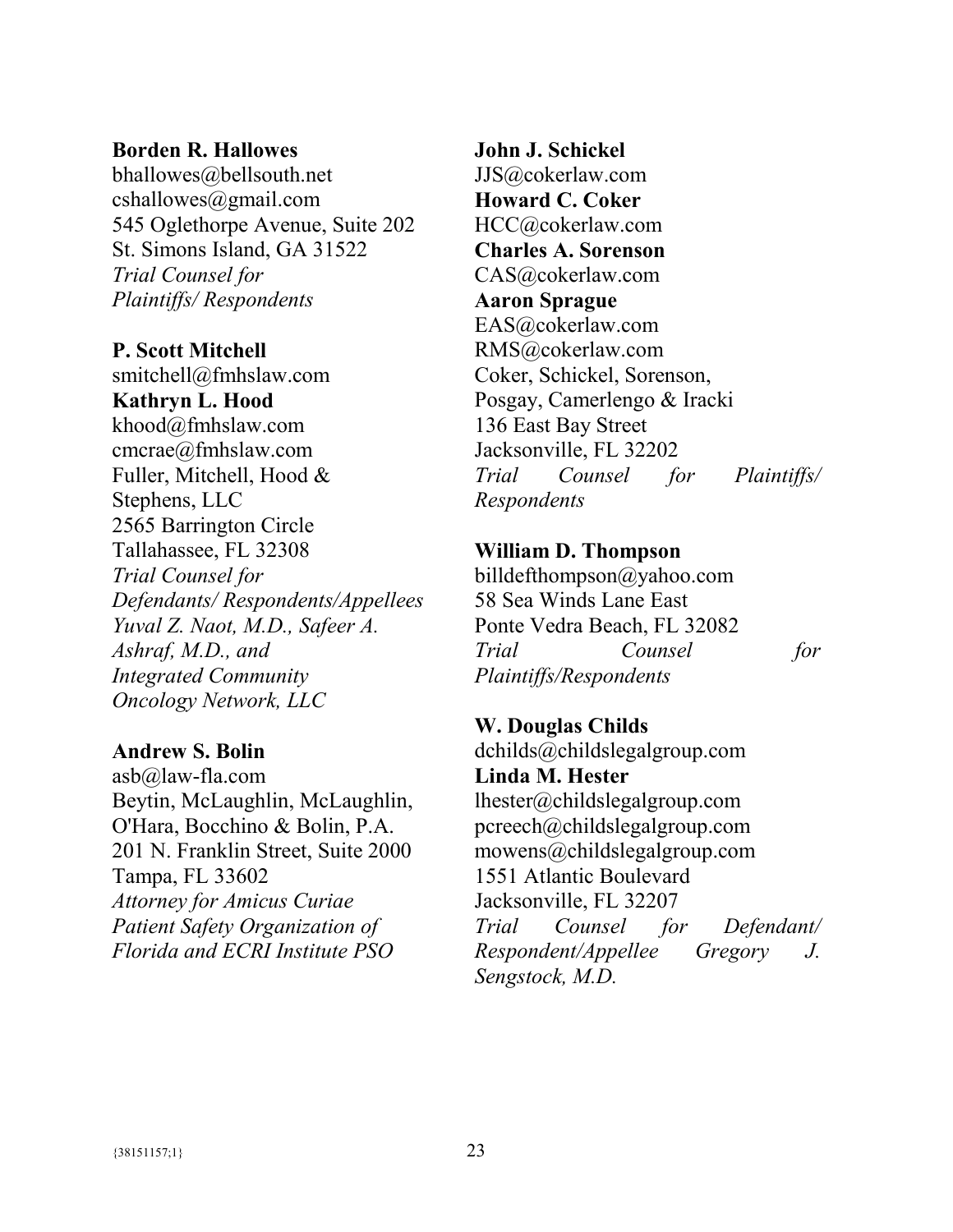# **George A. Vaka Nancy A. Lauten Richard N. Asfar** gvaka@vakalaw.com nlauten@vakalaw.com rasfar@vakalaw.com Vaka Law Group, P.L. 777 S. Harbour Island Blvd., Ste. 300 Tampa, FL 33602 *Attorneys for Amicus Curiae, AARP M.D. Inc.*

## **Philip M. Burlington**

pmb@FLAppellateLaw.com lab@FLAppellateLaw.com Burlington & Rockenbach, P.A. 444 W. Railroad Avenue, Ste. 430 West Palm Beach, FL 33401 *Attorney for Amicus Curiae, Florida Attorneys for Amicus Curiae, Florida Justice Association*

## **Joshua P. Welsh**

jwelsh@bushross.com sseals@bushross.com Bush Ross, P.A. P.O. Box 3913 Tampa, FL 33601-3913 *Attorney for Amici Curiae, American Medical Association and the Trial Counsel for Florida Medical Association*

## **Maame Gyamfi**

mgyamfi@aarp.org AARP Foundation 601 E. Street, N.W. Washington, DC 20049 \**Admitted Pro Hac Vice*

## **Jesse F. Suber**

mmeservice@henryblaw.com cdulay@henryblaw.com Henry, Buchanan, Hudson, Suber & Carter, P.A. 2508 Barrington Circle Tallahassee, FL 32308 *Trial Counsel for Defendant/ Respondent/Appellee Andrew Namen,*

## **Christopher V. Carlyle**

served@appellatelawfirm.com ccarlyle@appellatelawfirm.com The Carlyle Appellate Law Firm The Carlyle Building 1950 Laurel Manor Drive, Suite 130 The Villages, FL 32162 *Consumer Action Network*

## **John R. Saalfield Duke Regan**

Saalfield.filings@saalfieldlaw.com Saalfield, Shad, Stokes, Inclan, Stoudemire & Stone, P.A. 245 Riverside Avenue, Suite 400 The Jacksonville, FL 32202 *Defendant/Respondent/Appellee John D. Pennington, M.D.*